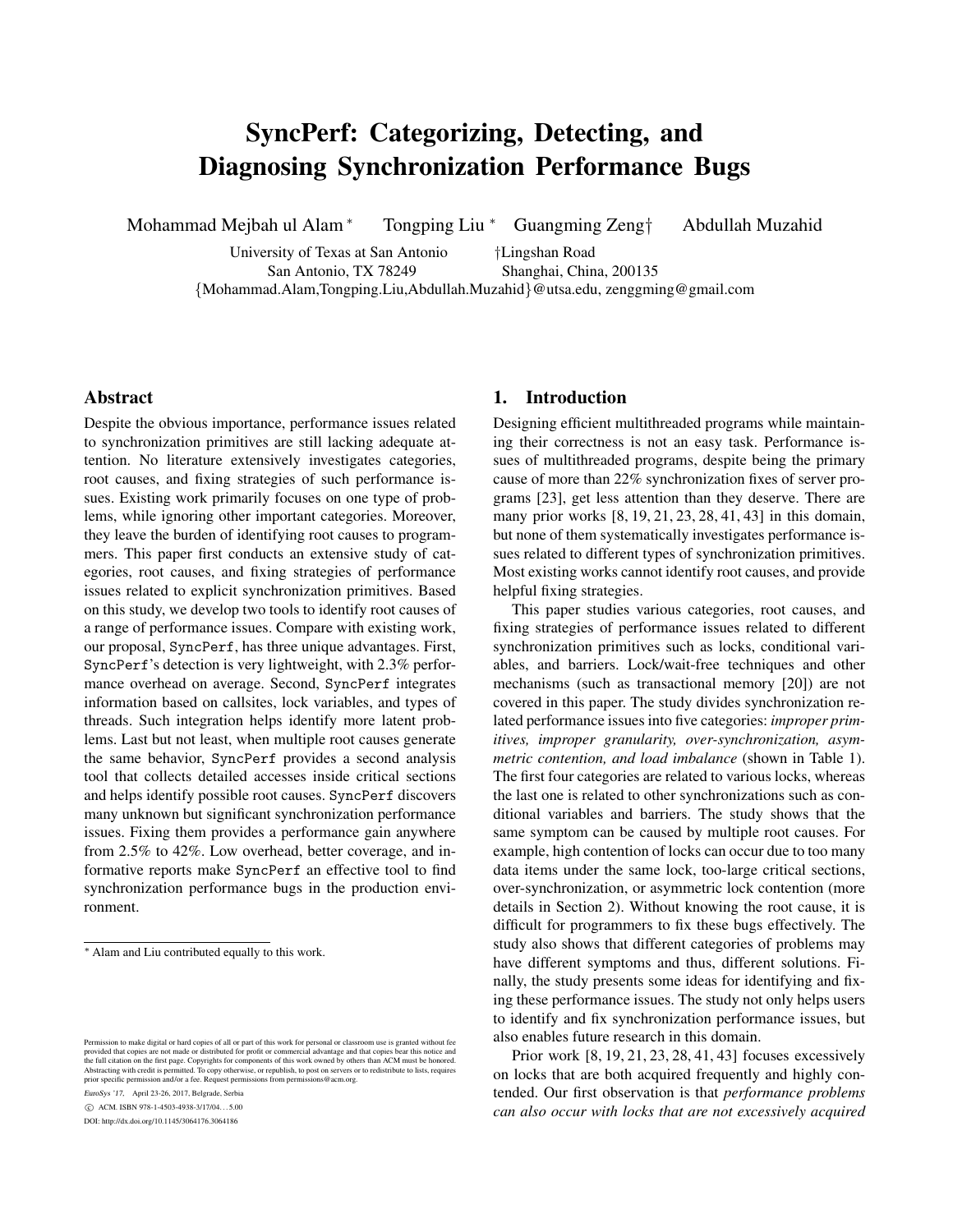*or highly contended*. This is shown in Figure 1. Existing work focuses on quadrant 2 or Q2. Locks of Q2 can definitely cause performance issues but they are not the only culprits. SyncPerf finds potential problems with the other two quadrants: (i) locks that are not acquired many times may slow down a program if the critical sections are large and potentially introduce high contention and/or a long waiting time  $(Q1)$ ; (ii) locks that are acquired excessively may cause significant performance problems, even if they are barely contended (Q4). Intuitively, locks of Q3 (lowly contended and not acquired many times) will not cause performance problems. Our second observation is that *it is not always sufficient to identify root causes of a problem based on the behavior of a single synchronization*. For example, for asymmetric contention where different locks are protecting similar data with different contention rates, we have to analyze the behavior of all those locks that typically have the same initialization and acquisition sites. By checking all of those locks together, we can notice that some locks may have higher contention and acquisition than others.



Figure 1. Existing work mainly focuses on the locks of quadrant 2 (Q2) while ignoring those in quadrant 1 (Q1)  $\&$ 4 (Q4). Contention rate = what fraction of times a lock is found to be unavailable. Frequency of acquisitions = how many times a lock is acquired per second. Note that we use contention rate instead of lock waiting time as an axis since the later one is closely related to the first one.

Driven by these two intuitive but novel observations, we develop SyncPerf that not only reports the callsites of performance issues, but also helps diagnose root causes and suggests possible fixes for a range of performance issues related to synchronization primitives. Most existing works [8, 28, 41] just report the callsites of the performance issues (mostly high contention locks), while leaving the burden of analyzing root causes (and finding possible fixes) to programmers. The only work similar to ours was proposed by Yu et al. [43]. However, SyncPerf excels it by having a better detection ability (thanks to the novel observations), a broader scope, and much lower overhead (Section 6).

SyncPerf starts by monitoring the execution of an application and collecting information about explicit synchronization primitives. More specifically, it collects (i) for a lock, how many times it is acquired, how many times it is found to be contended, and how long a thread waits for the lock, (ii) for a try-lock, how many times it is called and how many times it fails because of contention, and finally (iii) for load imbalance, how long different threads execute, and how long they are waiting for synchronizations. SyncPerf also collects callsites for each synchronization operation and thread creation function to help pinpoint the actual problems. After this, SyncPerf integrates and checks the collected information to identify root causes: (i) it checks behavior of all locks with the same callsites to identify asymmetric contention issue, (ii) it computes and compares waiting time of different threads to identify load imbalance issue, and (iii) it checks individual as well as collective (based on callsites) information of locks (i.e., the number of acquisitions and number of times they are contended) to identify other performance issues. This integration is very important, and helps uncover more performance issues. SyncPerf is able to find more performance issues than any prior work (Table 2). For some of the problems, such as asymmetric contention, and load imbalance, SyncPerf's detection tool automatically reports root causes. It also presents an optimal task assignment to solve load imbalance problems. For other problems, SyncPerf provides sufficient information as well as an informal guideline to diagnose them manually. SyncPerf also provides an additional optional tool (that programmers can use offline) to help the diagnosis process.

## Contribution:

Overall, this paper makes the following contributions:

- *•* This paper provides a taxonomy of categories, root causes, and fixing strategies of performance bugs related to explicit synchronization primitives. The taxonomy is useful not only to identify and fix synchronization performance problems but also to enable future research in this field.
- *•* SyncPerf uses an intuitive observation that performance problems may occur even when locks are not frequently acquired or highly contended. There is no existing work that actually uses this observation. Due to this observation, SyncPerf finds many previously unknown performance issues in widely used applications.
- *•* SyncPerf makes a novel observation that it is hard to detect problems such as asymmetric contention and load imbalance by observing the behavior of a single synchronization. To solve this problem, SyncPerf proposes to integrate information based on callsites of lock acquisitions (and initializations), lock variables, and types of threads. This integration also contributes to the detection of some unknown issues.
- *•* Finally, SyncPerf provides two tools that help diagnose root causes of performance bugs. The first one is a detection tool that can report susceptible callsites and synchronization variables with potential performance issues, and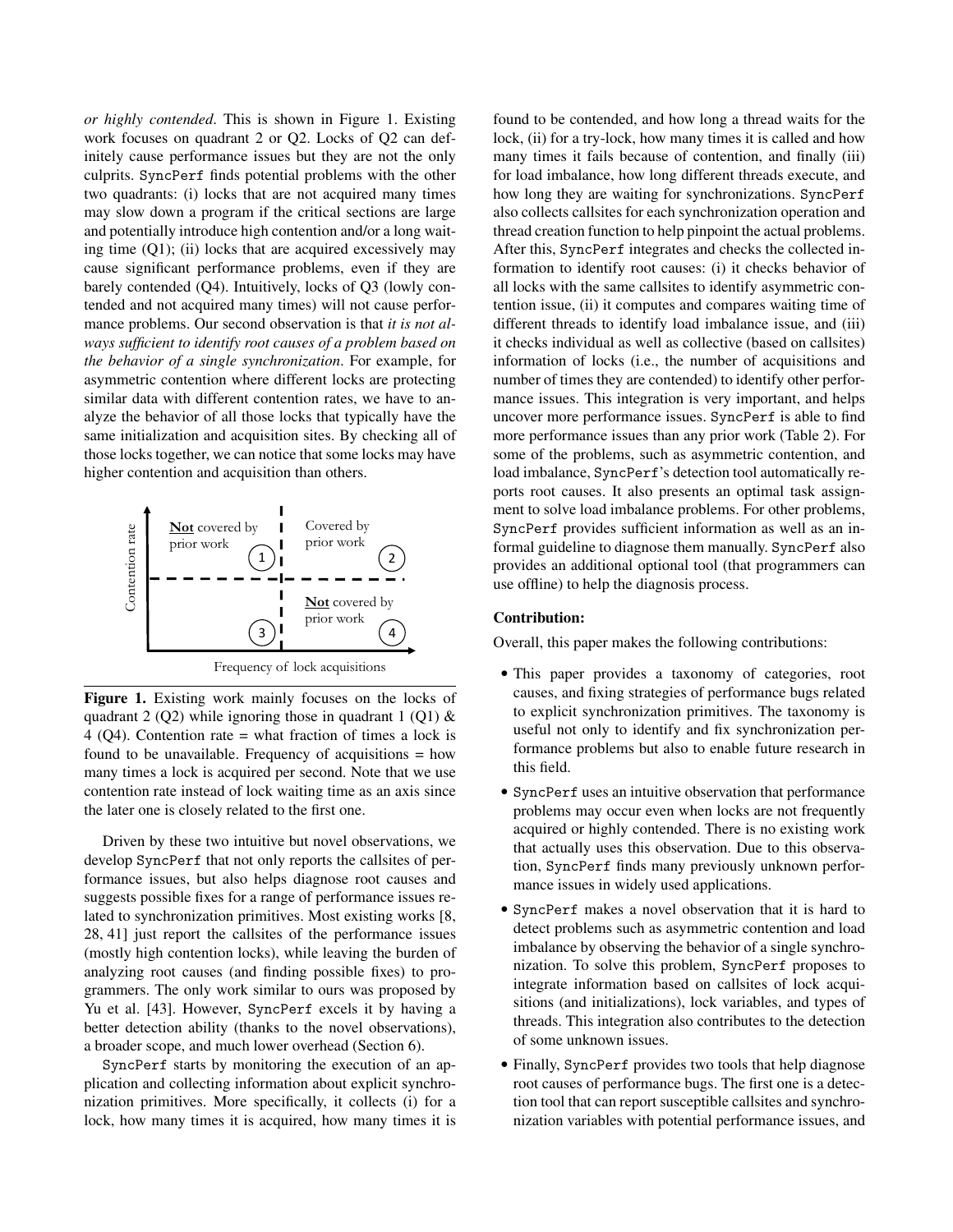identify some root causes such as asymmetric contention and load imbalance. This tool has extremely low overhead (only 2.3%, on average). The tool achieves such low overhead even without using the sampling mechanism. The low overhead makes the tool a good candidate for the deployment environment. When multiple root causes may lead to the same behavior and thus, cannot be diagnosed easily, SyncPerf provides a heavyweight diagnosis tool that collects detailed accesses inside susceptible critical sections to ease the diagnosis process. Both of these tools are software-only tools that do not require any modification or recompilation of applications, and custom operating system or hardware support.

## Outline:

The remainder of this paper is organized as follows. Section 2 presents a categorization of synchronization related performance bugs, and the workflow of SyncPerf tools; Section 3 describes the implementation details of SyncPerf; Section 4 presents the experimental results; Section 5 discusses some limitations of SyncPerf; Section 6 describes related work, and finally, Section 7 concludes the work.

# 2. Overview

In this Section, we first provide a categorization of performance issues related to synchronization primitives. We propose this categorization based on our experience and analysis of the bugs detected during experiments. Therefore, the categorization may not be exhaustive. However, the categorization serves as the basis for SyncPerf's observations and design choices. Lastly, we show a workflow that describes the identification of root causes based on symptoms.

## 2.1 Categorization

Synchronization related performance issues can be divided into five categories (Table 1).

## 2.1.1 Improper Primitives

Programmers may use a variety of synchronization primitives (e.g., atomic instructions, spin locks, try-locks, read- /write locks, mutex locks etc.) to protect shared accesses. These primitives impose different runtime overhead, increasing from atomic instructions to mutex locks. The spin lock of pthread library, for example, incurs 50% less overhead than the mutex lock when there is no contention. However, during high contention, the spin lock may waste CPU cycles unnecessarily [1, 30].

Different synchronization primitives have different use cases. Atomic instructions are best suited to perform simple integer operations (e.g., read-modify-write, addition, subtraction, exchange etc.) on shared variables [9, 34]. Spin locks are effective for small critical sections that have very few instructions but cannot be finished using a single atomic instruction [1, 30]. Read/write locks are useful for readmostly critical sections [26, 32]. Try-locks allow a program to pursue an alternative path when locks are not available [38]. Finally, mutex locks are used when the critical sections contain waiting operations (e.g., conditional wait) and have multiple shared accesses. Any deviation from the preferred use cases may result in performance issues.

*Identification:* Improper primitives (usually in Q2 and Q4) typically cause extensive try-lock failures or extensive lock acquisitions, but low to moderate contention. Extensive trylock failures, where a try-lock fails immediately because the lock is held by another thread, indicate that we should use a blocking method that combines conditional variables with mutexes to avoid continuous trial. Extensive lock acquisitions may incur significant performance degradation even without high contention. The issue of improper primitives is ignored by existing work [8, 19, 23, 28, 41]. However, its importance can be seen from facesim application of PAR-SEC [3] where changing mutex locks to atomic instructions boosts performance by up to 30.7% (Table 2).

#### 2.1.2 Improper Granularity

Significant performance degradation may occur when locks are not used with a proper granularity. There are several cases listed as follows.

1. If a lock protects too many data items (e.g., an entire hash table, as in the memcached-II bug of Table 2), the lock may introduce a lot of contention. Splitting a coarsegrained lock into multiple fine-grained locks helps improve performance.

2. If a lock protects a large critical section with many instructions, it may cause high contention and thus, a significant slowdown. canneal of PARSEC, for example, has a critical section that includes a random number generator. Only few instructions inside the critical section access the shared data. Although the number of acquisitions is only 15, performance is boosted by around 4% when we move the random generator outside the critical section.

3. If a critical section has very few instructions, then the overhead of lock acquisitions and releases may exceed the overhead of actual computations inside. In that case, the program can suffer from performance degradation [14]. One possible solution is to merge multiple locks into a single coarse-grained one.

*Identification:* Locks in the first two cases may incur significant contention. However, without knowing the memory accesses inside the critical section, it is hard to identify this type of problems manually. Therefore, SyncPerf provides an additional diagnosis tool that tracks all memory accesses protected by a specific lock. Programmers can use the tool offline after some potential problems have been identified by the detection tool. With the collected information, we can easily differentiate between the first two cases as described in Table 1. It is relatively hard to identify the third case.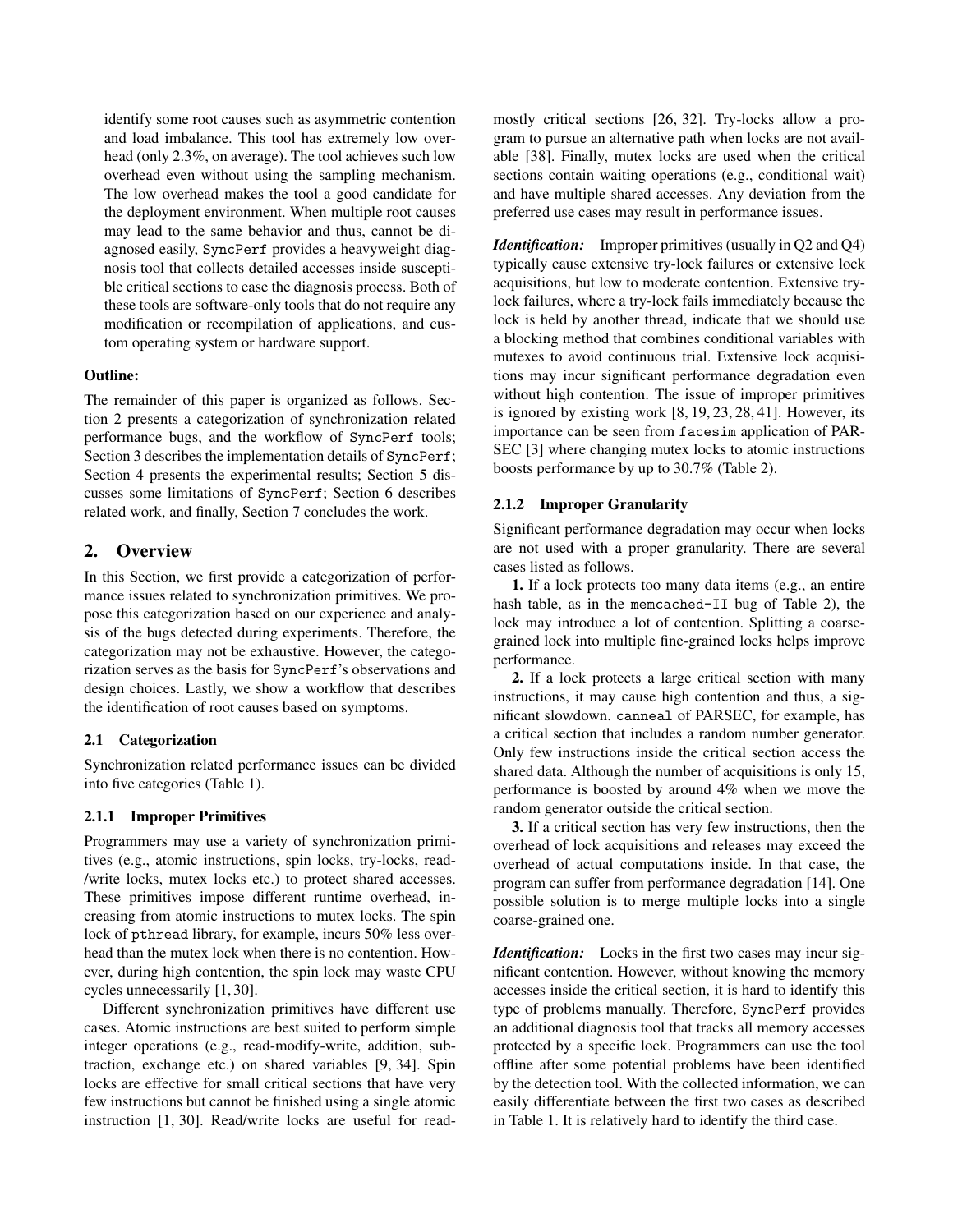| Category                                                                                                          | <b>Symptoms</b>                          | <b>Ouadrant</b>                 | <b>Root Cause</b>                                                                                                    | <b>Solution</b>            |  |
|-------------------------------------------------------------------------------------------------------------------|------------------------------------------|---------------------------------|----------------------------------------------------------------------------------------------------------------------|----------------------------|--|
|                                                                                                                   |                                          | Q <sub>4</sub>                  | small CS with a simple                                                                                               | atomic instructions        |  |
| <b>Improper Primitives</b><br><b>Improper Granularity</b><br>Over-Synchronization<br><b>Asymmetric Contention</b> | extensive lock acqs, low contention      |                                 | integer operation                                                                                                    |                            |  |
|                                                                                                                   |                                          |                                 | small CS                                                                                                             | spin locks                 |  |
|                                                                                                                   | extensive lock acqs, moderate contention | O <sub>2</sub> & O <sub>4</sub> | read/write only CS                                                                                                   | reader/writer locks        |  |
|                                                                                                                   | extensive try-lock failures              | N/A                             | N/A                                                                                                                  | $mutes + cond. var.$       |  |
|                                                                                                                   |                                          |                                 | too many data items                                                                                                  | finer locks                |  |
|                                                                                                                   | moderate to high contention              | O1 & O2                         | under the same lock                                                                                                  |                            |  |
|                                                                                                                   |                                          |                                 | too large CS                                                                                                         | shrinking CS               |  |
|                                                                                                                   | extensive lock acqs, low contention      | Q <sub>4</sub>                  | multiple small CS                                                                                                    | coarser locks              |  |
|                                                                                                                   |                                          |                                 | in the same function                                                                                                 |                            |  |
|                                                                                                                   | extensive lock acqs                      | Q2 & Q4                         | already mutually exclusive                                                                                           | removing unnecessary locks |  |
|                                                                                                                   |                                          |                                 | accessing local data only<br>different locks are<br>serialized by the same lock<br>asymmetric contention rate<br>N/A | removing unnecessary locks |  |
|                                                                                                                   | extensive lock acqs                      | Q <sub>2</sub>                  |                                                                                                                      | removing the common lock   |  |
|                                                                                                                   | high contention                          |                                 |                                                                                                                      |                            |  |
|                                                                                                                   | high contention locks                    | Q <sub>2</sub>                  |                                                                                                                      | distribute contention      |  |
| Load Imbalance                                                                                                    | disproportionate thread                  |                                 |                                                                                                                      | task redistribution        |  |
|                                                                                                                   | computation and waiting time             | N/A                             |                                                                                                                      |                            |  |

Table 1. Categorization of synchronization performance issues. "CS" is short for "Critical Section" and "acqs" is for "acquisitions".

## 2.1.3 Over-synchronization

Over-synchronization indicates a situation where a synchronization becomes unnecessary because the computations do not require any protection or they are already protected by other synchronizations. This term is borrowed from existing work [23]. There are the following cases.

1. A lock is unnecessary if a critical section only accesses the local data, but not the shared data.

2. A lock is unnecessary if the protected computations are already atomic.

3. A lock is unnecessary if another lock already protects the computations. MySQL-5.1 is known to have such a problem [7, 23], which utilizes the random() routine to determine the spin waiting time inside a mutex. Unfortunately, this routine has an internal lock that unnecessarily serialize every thread invoking this random() routine. The problem has been fixed by using a different random number generator that does not have any internal lock for the fastmutex.

*Identification:* Over-synchronization problems can cause a significant slowdown when there are extensive lock acquisitions. This situation is similar to the first two categories of improper granularity issue. Therefore, our diagnosis tool (described in Section 3.2) may help analyze this situation. After a problem is identified, unnecessary locks can be removed to improve performance. However, removing locks may introduce correctness issue, and has to be done cautiously.

## 2.1.4 Asymmetric Contention

Asymmetric contention occurs when some locks have significantly more contention than others that protect similar data. This category is derived from "asymmetric lock" [10]. For instance, a hash table implementation may use bucket-wise locks. If the hash function fails to distribute the accesses uniformly, some buckets will be accessed more frequently than

the others. Consequently, locks of those buckets will have more contention than the others. Coz [10] finds such a problem in dedup. Changing the hash function improves performance by around 12%.

*Identification:* To identify this type of problems, SyncPerf collects the number of lock acquisitions, how many times each lock is found to be unavailable, and their callsites. If multiple locks are protecting similar data (typically identified by the same callsites of lock acquisitions and releases), SyncPerf checks the lock contention rate and the number of acquisitions of these locks. When an asymmetric contention rate is found (e.g., when the highest contention rate is  $2 \times$  or more than the lowest one), SyncPerf reports an asymmetric contention problem. Asymmetric contention problem is reported automatically without any manual effort. Programmers, then, can fix the problem by evenly distributing the contention. Unlike SyncPerf, Coz relies on manual inspection to identify this type of problems.

#### 2.1.5 Load Imbalance

A thread can wait due to synchronizations such as mutex locks, conditional variables, barriers, semaphores etc. A parent thread can also wait when it tries to join with the children threads. If a group of threads (i.e., threads with the same thread function) is found to have a waiting period much longer than that of other groups of threads, this may indicate a performance issue caused by load imbalance [12, 25, 33, 40].

*Identification:* To identify load imbalance problems, it collects the execution and waiting time of different threads by intercepting thread creations and synchronization functions. If the waiting time or computation time of different threads are substantially different (e.g., outside a certain range, say 20%), the program can be identified as having a load imbalance problem.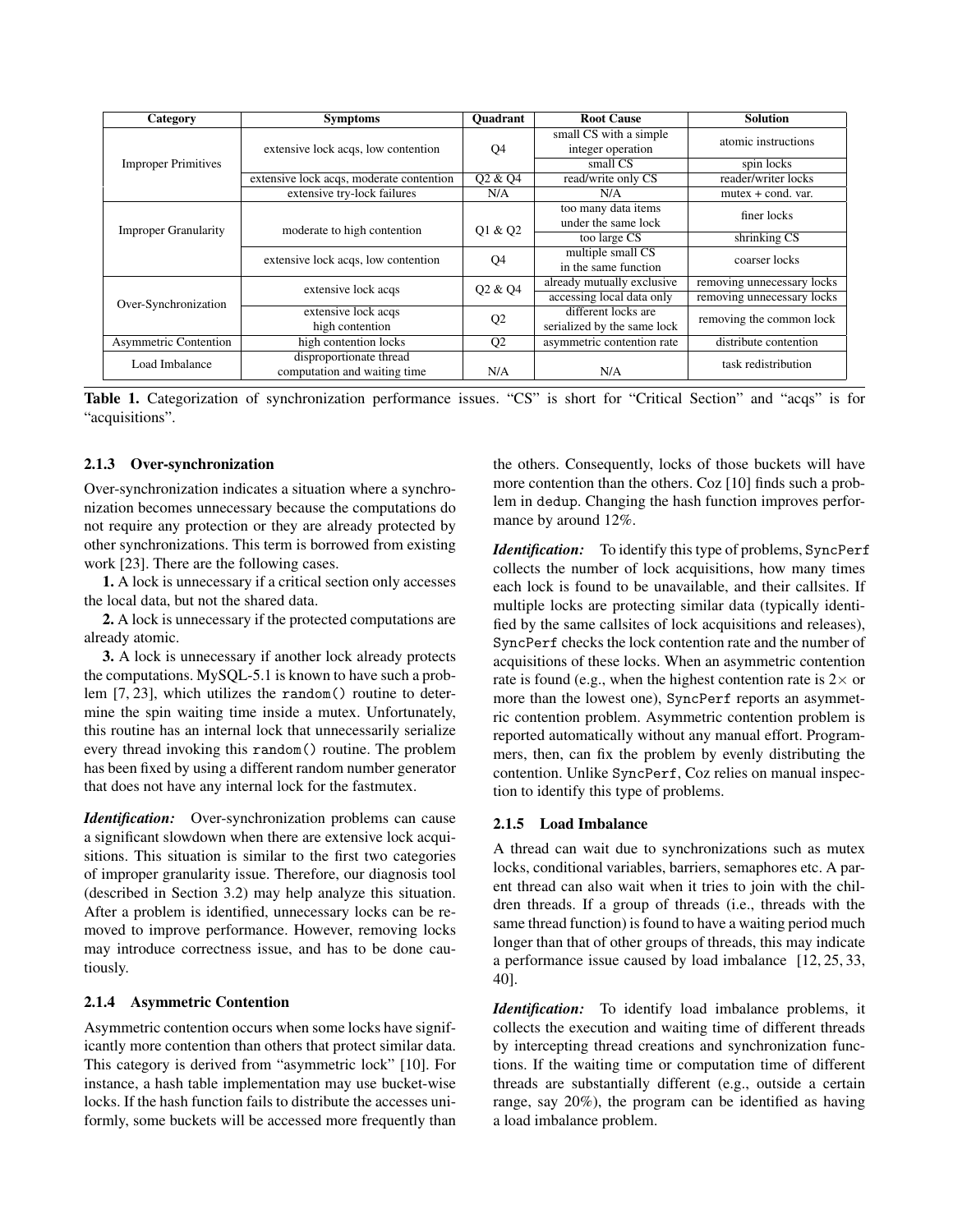*Finding an optimal task assignment:* SyncPerf can suggest an optimal task assignment for load imbalance problems after the identification. It calculates the computation time of every thread by subtracting all waiting time (on conditional variables, mutex locks, and barriers) from their execution time. It then computes the total computation time of different groups of threads according to their thread functions, where threads executing the same function belong to the same group. In the end, SyncPerf suggests an optimal task distribution – each group of threads will be assigned an optimal number of threads that is proportional to the total workload of that type. Section 4.4.5 presents some examples showing how SyncPerf can suggest an optimal configuration for different types of threads to fix the load imbalance problems.

# 2.2 Workflow

The high level workflow of SyncPerf is shown as Figure 2. For mutex locks, SyncPerf reports locks inside 3 quadrants (Q1, Q2, and Q4 of Figure 1), while skipping Q3 locks that do not cause performance issues. Additionally, it reports trylock failure rates and whether there is a load imbalance problem among different types of threads. For the load imbalance problem, SyncPerf not only reports the root cause but also suggests an optimal configuration for different types of threads. This is done without any manual intervention. Programmers can use the suggested distribution to fix the load imbalance problem. If there is an asymmetric contention problem among similar locks, the tool automatically identifies the root cause. However, it is up to the programmer to develop a possible fix.

After getting the behavior of locks in 3 quadrants, if the reported code segments are simple, programmers can easily inspect them manually to determine which category a problem belongs to and take corresponding actions. This can be as simple as consulting Table 1. For complex situation, our additional diagnosis tool can collect detailed information for critical sections that reported by our detection tool, in order to help programmers determine the particular type of performance issues. Again, Table 1 can be used as an informal guideline during the categorization process. After determining the type of performance bugs, Table 1 can guide programmers to develop a fix for the bug. Some of the fixing strategies (e.g., fixing of over-synchronization problem) might require programmers to carefully consider correctness issues.

# 3. Implementation Details

SyncPerf provides two tools to assist programmers in identifying bugs and fixing them: *a detection tool* and *a diagnosis tool*. By combining these two tools, SyncPerf not only answers "what" and "where" questions, but also "why" and "how to fix" (partially) questions for most synchronization related performance bugs.

The detection tool uses a lightweight profiling scheme to detect synchronizations with potential performance issues. It can also diagnose the root causes for asymmetric contention, extensive try-lock failures, and load imbalance problems without any manual intervention. The detection tool achieves a lower performance overhead than existing tools (even without using the sampling mechanism) [41]. Details of this tool are presented in Section 3.1.

The diagnosis tool is based on Pin [29], a binary instrumentation tool. The diagnosis tool monitors memory accesses inside specific critical sections to help identify root causes of problems with the same behavior. This heavyweight diagnosis tool is only employed when the detection tool reports some potential problems that cannot be diagnosed easily. It utilizes prior knowledge of the particular problems that are reported by the detection tool, and thus, instruments memory accesses inside the relevant critical sections only. Its overhead is about  $6 \times$  lower than the existing work that instruments all memory accesses [43].

# 3.1 Detection Tool

The challenge of SyncPerf is to collect data efficiently and analyze them effectively.

# 3.1.1 Collecting Data Efficiently

To collect the data, SyncPerf intercepts pthread's different types of explicit synchronization primitives, such as mutex locks, try-locks, conditional variables, barriers, and thread creation and exit functions, where the actual implementation is borrowed from the pthread library. This is similar to existing work [41]. However, SyncPerf outperforms them with a lower overhead and better detection ability.

SyncPerf intercepts pthread create function calls and passes a custom function to the actual pthread create function. This custom function calls the actual start\_routine function, and collects timestamps of thread starting and exiting using RDTSC timer [22]. The timestamps are saved into a thread wrapper as shown in Figure 3(b).

SyncPerf utilizes the following mechanisms to achieve the *extremely low overhead*.

*Indirection and per-thread data:* To collect data for mutex locks, a possible approach (used by existing work [41]) is to store the actual profiling data for each mutex lock in a global hash table. Upon every mutex invocation, we can lookup the hash table to find the pointer to the actual data, and then update it correspondingly. However, this approach introduces significant overhead due to the hash table lookup (and possible lock protection) on every synchronization operation, and the possible cache coherence messages to update the shared data (true/false sharing effect) [16, 21]. This is especially problematic when there is a significant number of acquisitions.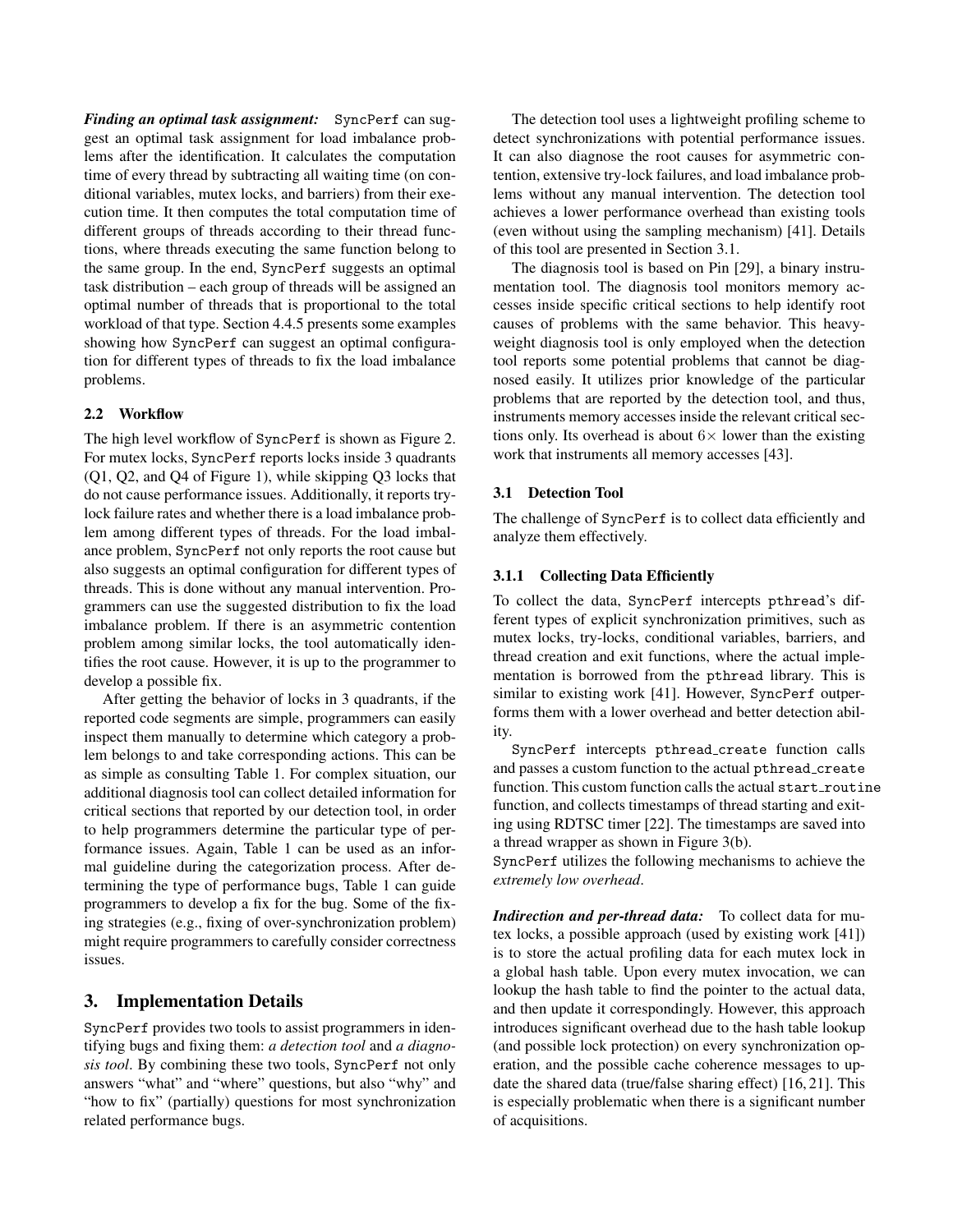

Figure 2. Workflow of SyncPerf.



Figure 3. Data structures used by SyncPerf.

Instead, *SyncPerf uses a level of indirection to avoid the lookup overhead, and a per-thread data structure to avoid the cache coherence traffic. The data structure is shown in Figure 3(a)*. For every mutex, SyncPerf allocates a shadow\_mutex\_t object and uses the first word of the original mutex\_t object as a pointer to this shadow object. The shadow mutex structure contains a real mutex\_t object, an index for this mutex object, and some other data. The index is initialized during the initialization of the mutex, or during the first lock acquisition if the mutex is not explicitly initialized. This index is used to find an entry in the global *Mutex Data Table*, where each thread has a thread-wise entry. When a thread operates on a mutex lock, say *Li*, SyncPerf obtains the shadow\_mutex\_t object by checking the first word of the original mutex\_t object, and then finds its corresponding thread-wise entry using the index value. After that, the lock related data can be stored in its thread-wise entry, without generating any cache coherence message. Furthermore, SyncPerf prevents the false sharing effect by carefully keeping read-mostly data in shadow mutex t object and padding them properly [4, 27], while the actual profiling data (that keeps changing) is stored in thread-wise

entries. The thread-wise data is collected and integrated in the reporting phase (Section 3.1.2).

*Fast collection of callsites:* SyncPerf collects callsite information of every synchronization operation to provide exact source code location of performance bugs. It is crucial to minimize the overhead of collecting callsites, especially when there is a large number of synchronization operations. SyncPerf makes three design choices to reduce the overhead. *First*, SyncPerf avoids the use of backtrace API of glibc, which is extremely slow due to its heavyweight instruction analysis. Instead of using backtrace, SyncPerf analyzes frame pointers to obtain call stacks efficiently. However, this can impose a limitation that SyncPerf cannot collect callsite information for programs without frame pointers. *Second,* SyncPerf collects call stacks up to the depth of 5. We limit the depth because deeper stacks introduce more overhead without any significant benefit. *Third,* SyncPerf avoids collecting already-existing callsites. Obtaining the callsite of a synchronization and comparing it against all existing callsites one by one (to determine whether this is a new one) may incur substantial overhead. Alternatively, SyncPerf utilizes the combination of the lock address and the offset between the stack pointer (rsp register) and the top of the current thread's stack to identify the call stack. When different threads invoke a synchronization operation at the same statement, the combination of the lock address and stack offset are likely to be the same. If a combination is the same as that of one of the existing callsites, SyncPerf does not collect callsite information. This method can significantly reduce the overhead of callsite collection and comparison.

*Other mechanisms:* To further reduce the runtime overhead, SyncPerf *avoids any overhead due to memory allocation* by preallocating the *Mutex Data Table* and a pool of shadow mutex objects. This is done during the program initialization phase. SyncPerf assumes a predefined but adjustable maximum number of threads and mutex objects for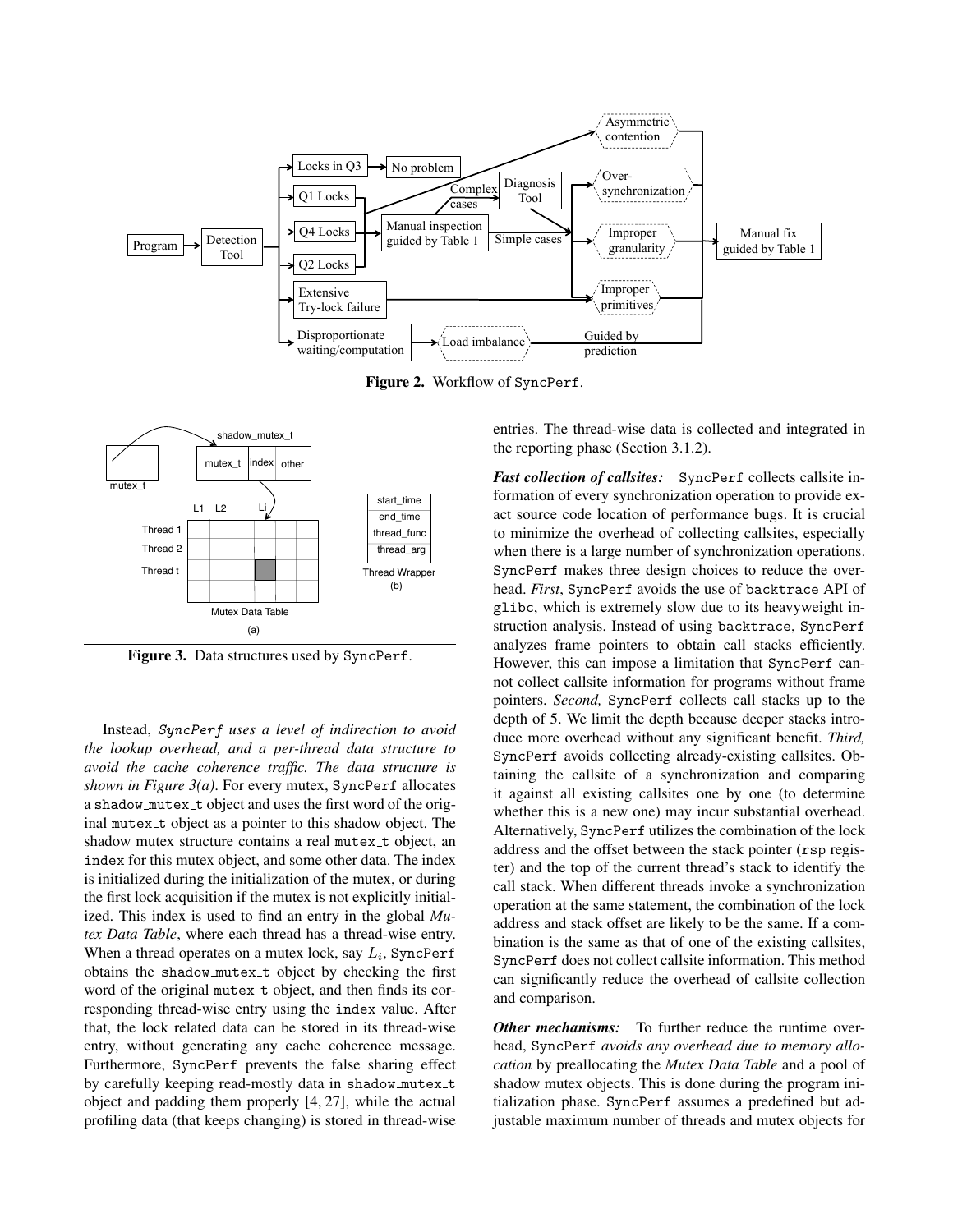this purpose. Also, *SyncPerf puts data collection code outside a critical section as much as possible to avoid expanding the critical section*. This avoids unnecessary serialization of threads.

Because of these careful design choices, SyncPerf imposes very low runtime overhead (2.3%, on average). Even for an application such as fluidanimate that acquires 40K locks per millisecond, SyncPerf imposes only 19% runtime overhead. Due to its low overhead, SyncPerf's detection tool can be used in production runs.

## 3.1.2 Analyzing and Reporting Problems

SyncPerf reports problems when a program is about to exit or it receives a special signal like SIGUSER2. SyncPerf performs two steps to generate a report.

First, it combines all thread-wise data of a particular synchronization together to check the number of lock acquisitions, lock contentions, and try-lock failures. It reports potential problems if any synchronization variable shows the behavior listed in Section 2.

Second, SyncPerf integrates information of different synchronization variables and threads together in order to discover more potential problems. (1) The behavior of locks with the same callsites are compared with each other: if some locks have significantly more contention than others, then there is a problem of asymmetric contention (Section 2.1.4). (2) Even if one particular lock is not acquiredmany times, the total number of acquisitions of locks with the same callsite can be significant and thus, cause a severe performance issue. (3) SyncPerf integrates information of different threads together to identify load imbalance problems. When one type of threads (with the same thread function) have "disproportionate waiting time", it is considered to be a strong indicator for the load imbalance issue (Section 2.1.5). The integration of information helps find more potential problems.

#### 3.2 Diagnosis Tool

The same behavior (e.g., lock contention) may be caused by different root causes, such as asymmetric contention, improper granularity, or over-synchronization. Therefore, SyncPerf provides a heavyweight diagnosis tool to help identify root causes of such problems. This heavyweight diagnosis tool is optional and not meant for production runs. Only when some potential problems are detected but they are hard to be diagnosed manually, this diagnosis tool may provide further information (e.g., memory accesses inside critical sections) that include: how many instructions are executed on average inside each critical section; how many of these instructions access shared and non-shared locations; how many different memory locations are accessed inside a critical section; and how many instructions are read or write accesses.

SyncPerf's diagnosis tool is based on a binary instrumentation framework, Pin [29]. It takes a list of problematic locks (along with their callsites) as the input, which is generated from the detection tool's report. When a lock function is encountered, it checks whether the lock is one of the problematic ones. If so, it keeps counting the instructions, and monitoring the memory accesses inside. The tool also maintains a hash table to keep track of memory locations inside critical sections. The hash table helps find out how many data items have been accessed inside a critical section. This information help identify the situation where a lock protects too many data items, or too many instructions that are accessing non-shared data inside a critical section. Like the detection tool, the diagnosis tool maintains thread-wise and lock-wise counters for each synchronization. It also integrates information together in the end.

# 4. Evaluation

This section will answer the following questions:

- *•* Usage Example: What are the outputs of SyncPerf's tools? How we can utilize the report to identify root causes? (Section 4.2)
- *•* Bug Detection Ability: Can SyncPerf detect real performance bugs related to synchronizations? (Section 4.3 and 4.4)
- *•* Performance Overhead: What is the performance overhead of SyncPerf's detection and diagnosis tools? (Section 4.5)
- *•* Memory Overhead: What is the memory overhead of the detection tool? (Section 4.6)

#### 4.1 Experimental Setup

We performed experiments on a 16-core idle machine, with two-socket Intel(R) Xeon(R) CPU E5-2640 processors and 256GB of memory. It has 256KB L1, 2MB L2, and 20M L3 cache. The experiments were performed on the unchanged Ubuntu 14.10 operating system. We used GCC-4.9.1 with -O2, -g and -fno-omit-frame-pointer flags to compile all applications. SyncPerf utilizes the following parameters for the detection: contention rate larger than 10% is considered to be high, and the number of lock acquisition larger than 1000 per second is considered to be high. These thresholds are empirically determined. The parameters can be easily adjusted during the compilation of the detection tool. Section 4.3 evaluates false positives when using these parameters.

*Evaluated Applications:* We used a well-tuned benchmark suite, PARSEC [3], with native inputs. PARSEC applications have complexity comparable with real applications (see Table 3). We also evaluated three widely used real world applications: Apache, MySQL, and Memcached. We ran Apache-2.4 server program with the ab client that is distributed with the source code. We tested MySQL-5.6.27 using the sysbench client and the mysql-test. For mem-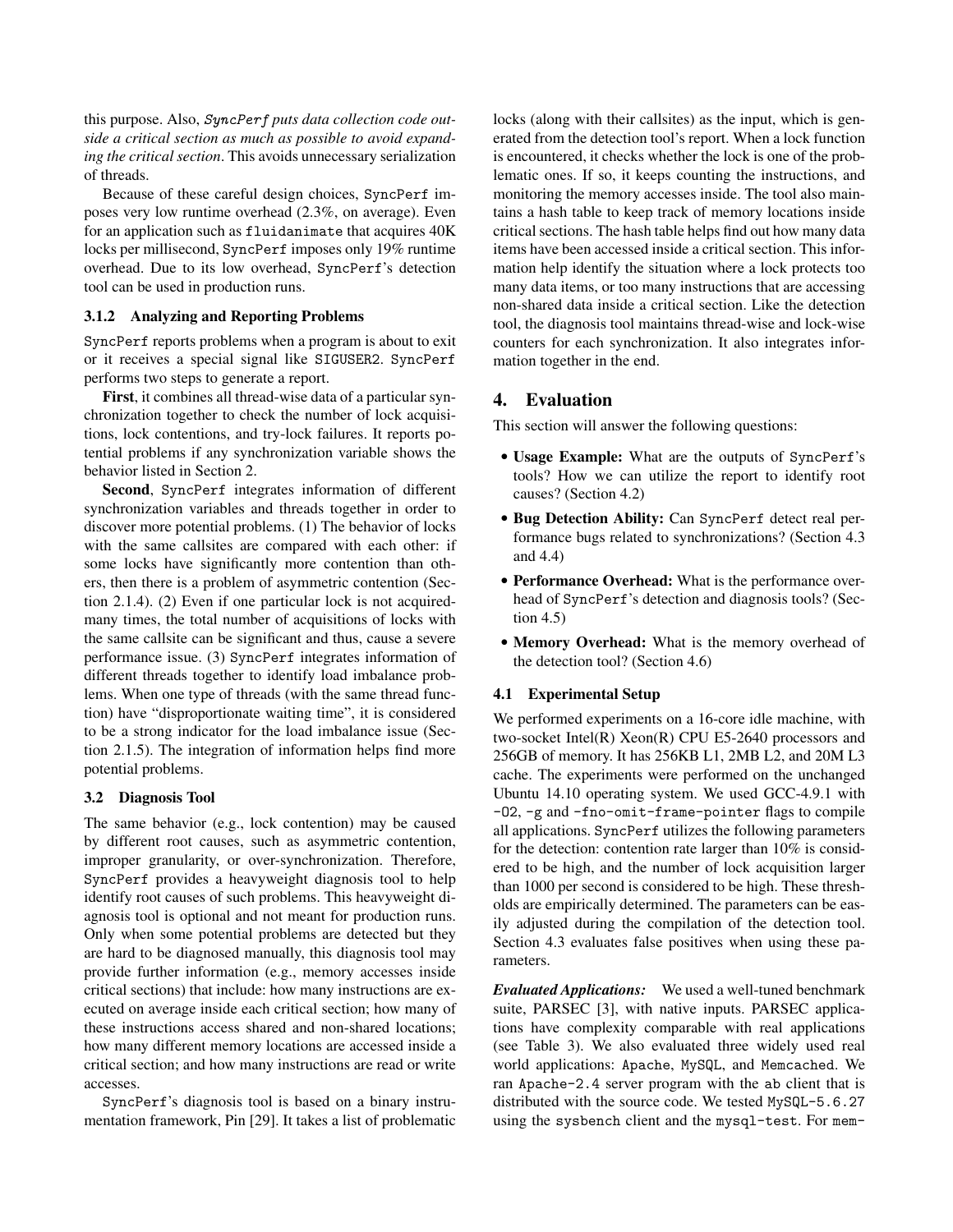```
Number of distinct locks : 1

Locks with high contention , high frequency
<u> Termin de la construcción de la construcción de la construcción de la construcción de la construcción de la c</u>
Total found : 0

Locks with high contention , low frequency
<u> Termin de la construcción de la construcción de la construcción de la construcción de la construcción de la c</u>
Total found: 1
Total waiting time (ms): 490
No. 1 lock:Contention rate: 86.7%
     Acquisition frequency : 0.3
     Call site :
        ./ rng . h:48

Locks with low contention , high frequency
Total found: 0

Locks with asymmetric contention
Total found: 0
```
Figure 4. Sample report of SyncPerf's detection tool.

```
Total information on 15 CSs of lock #1:
 # of instructions: 47109
 # of instructions accessing memory: 46979
 # of instructions accessing shared memory: 28
```
Figure 5. Sample report of SyncPerf's diagnosis tool.

| $pthread_mutes\_lock(&seed\_lock$ ;   |  |  |  |
|---------------------------------------|--|--|--|
| $\text{rng}$ = new MTRand(seed++);    |  |  |  |
| $pthread_mutes\_unlock(&seed\_lock$ ; |  |  |  |

Figure 6. Corresponding code for canneal.

cached, we evaluated two different versions – memcached- -1.4.4, and memcached-2.4.24, which are all exercised using the memslap benchmark. Data presented in the paper is for memcached-2.4.24 unless otherwise mentioned.

## 4.2 Usage Examples

SyncPerf provides two tools that help identify the root causes of problems. This section shows a usage example for application canneal of PARSEC.

Figure 4 shows an example report generated by SyncPerf's detection tool. For locks, it reports the results of three quadrants as shown in Figure 1. For each lock, SyncPerf reports source code information. For canneal, SyncPerf only reports one lock with high contention rate and low acquisition frequency in rng.h file. The corresponding code is shown in Figure 6. It is not very easy to understand this case. Therefore, we can resort to SyncPerf's diagnosis tool.

The diagnosis tool takes the reported locks from a specified file in the same directory, mostly call stacks of corre-

sponding locks, as the input. An example of the report is shown in Figure 5. For canneal application, SyncPerf's diagnosis tool reports that only less than 1% instructions access the shared memory. Further consultation of the source code indicates that seed is the only shared access inside the critical sections. However, canneal currently puts the whole random generator inside the critical section, as described in Section 4.4.3. Moving the random generator out of the critical section improves the performance of this application by 4%.

#### 4.3 Effectiveness

SyncPerf is effective in detecting synchronization related performance bugs. The results are shown in Table 2. SyncPerf detected nine performance bugs in PARSEC and six performance bugs in real world applications. Among the 15 performance bugs, seven were previously undiscovered, including three in large real applications such as MySQL and memcached. We have notified programmers of all of these new performance bugs. The MySQL-I bug does not exist any more because the corresponding functions have been removed in a later version (MySQL-5.7). Remaining bugs are still under review.

*False Positives:* We evaluated false positives of SyncPerf, using the threshold for contention rate and acquisition frequency of 10% and 1000 per second respectively. SyncPerf has no false positives for 12 programs (Table 2) of PAR-SEC and Memcached application. SyncPerf reports two potential performance problems in Apache. We have fixed one of them, with around 8% performance improvement. SyncPerf reports another one with high acquisition frequency (1252 per second) and low contention rate (4.5%). This is related to *one big mutex* of the queue. Fixing this problem requires significant changes in code. Therefore, we did not solve this problem. For MySQL, SyncPerf reports three potential performance bugs. Two of them have been fixed with performance improvement of 19% and 11% respectively. Another bug is related to  $keycache'scache\_lock$ . This lock has high acquisition frequency (1916 per second) and low contention rate  $(0.0\%)$ . We tried to use spin lock as a replacement for the mutex lock, but we did not achieve any performance improvement. Therefore, this could be a potential false positive of SyncPerf. Thus, SyncPerf reports only two potential false positives at most.

*False Negatives:* It is difficult to assess whether SyncPerf has any false negative or not since there is no oracle that provides a complete list of all performance bugs in the evaluated applications. One option would be to experiment with known performance bugs. Our results indicate that SyncPerf detects all known performance bugs from the evaluated applications.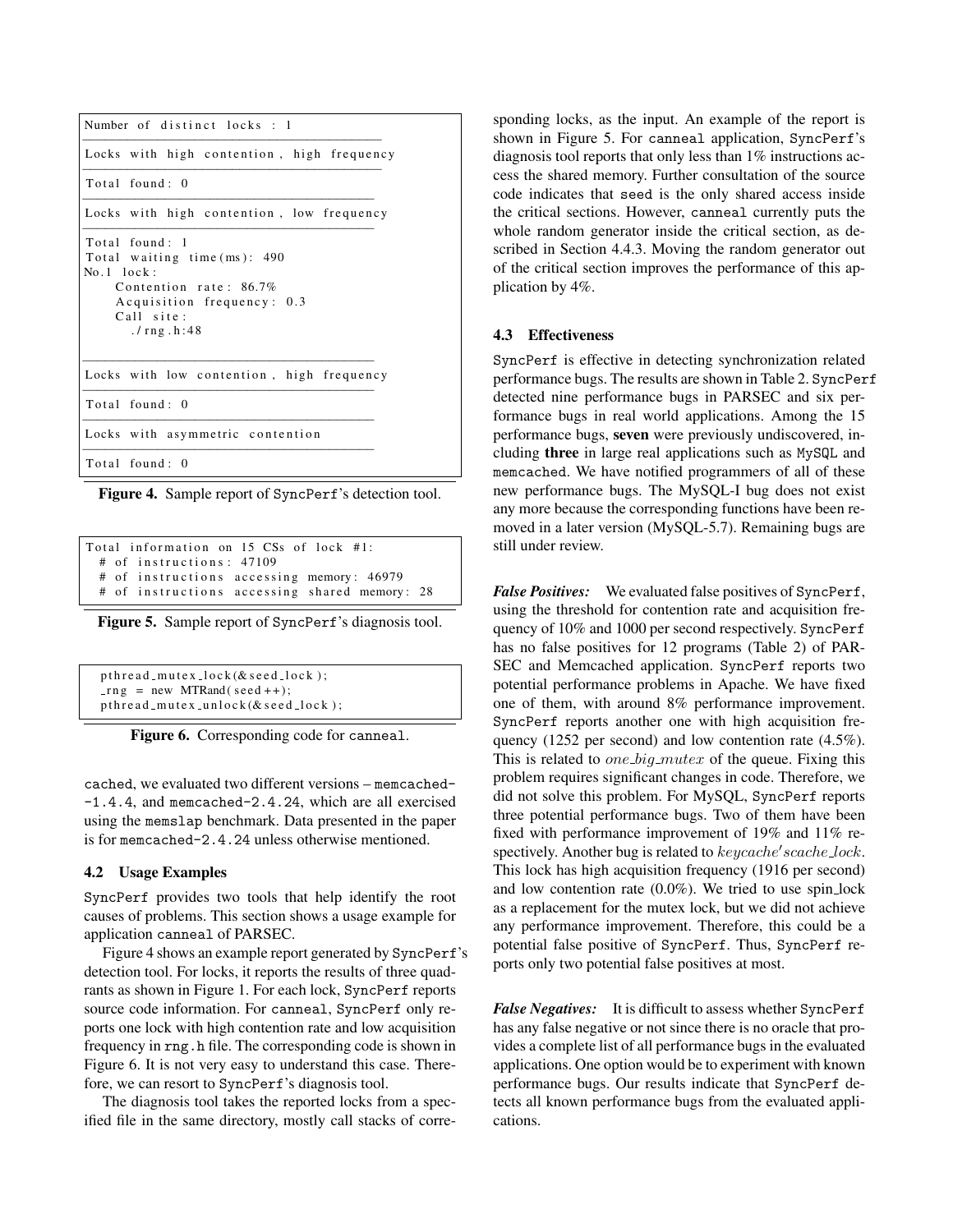| Category                     | <b>Bug Id</b>   | Acq. Frequency | <b>Contention Rate</b> | Speed Up $(\%)$ | <b>New Bug</b> |
|------------------------------|-----------------|----------------|------------------------|-----------------|----------------|
|                              | facesim         | 15288          | 4.6                    | 30.7            |                |
| <b>Improper Primitives</b>   | fluidnanimate-I | 44185K         | $\theta$               | 11.9            | ↵              |
|                              | fluidanimate-II | 16204          | 76.6                   | 2.5             |                |
|                              | streamcluster   | 1199           | 69                     | 3               |                |
|                              | x264            | 15857          | $\Omega$               | 8.5             | ✓              |
|                              | Apache          | 49607          | $\theta$               | 7.8             | $\checkmark$   |
|                              | memcahced-I     | 117000         | $\theta$               | 3.7             |                |
| <b>Improper Granularity</b>  | canneal         | 0.3            | 86.7                   | 4.0             | ✓              |
|                              | memcached-II    | 71405          | 45.8                   | 16.3            |                |
|                              | MySOL-I         | 723K           | 25.5                   | 18.9            | ✓              |
|                              | MySOL-II        | 146299         | 38.5                   | 10.9            |                |
| Over-Synchronization         | memcached-III   | 65445          | $\theta$               | 3.0             |                |
| <b>Asymmetric Contention</b> | dedup-I         | 23531          | 13.6                   | 12.1            |                |
| Load Imbalance               | $dedup-II$      | N/A            | N/A                    | 28              |                |
|                              | ferret          | N/A            | N/A                    | 42              |                |

Table 2. Effectiveness Results of SyncPerf's detection. SyncPerf detects seven unknown bugs (with a mark in last column) in addition to nine known bugs. For MySQL and Memcached, the throughput is used as the performance metric. If an application has multiple bugs, we append a number as the bug id. "Acq. Frequency" column shows the number of acquisitions per second. The performance results are based on the average runtime of 10 executions.

## 4.4 Case Studies

This section provides more details about the detected performance bugs.

#### 4.4.1 Extensive Acquisitions and High Contention

Existing tools [8, 19, 23, 28, 41, 43] mainly focus on performance bugs with this external symptom. However, only 4 out of 15 detected bugs have this symptom and they belong to three different categories as described below.

*Asymmetric Contention:* dedup is a compression program with data de-duplication algorithm. It has extensive lock acquisitions (23531 per second) and a high contention rate (13.6%) in an array of locks (encoder.c:1051). These locks protect different buckets of a hash table. SyncPerf detects these locks with asymmetric contention problems: these locks (with the same callsite) have different number of lock acquisitions, ranging from 3 to 8586; the one with the most acquisitions has a contention rate of 13.6%, while others have less than 1% contention rate. This bug is detected by Coz, but that requires expertise to identify the root cause [10]. Instead, SyncPerf can automatically identify this bug, without resorting to manual expertise. By changing the hash function to reduce hash collision using the prosed fix by the Coz paper, the performance is improved by 12.1%.

*Improper Granularity:* Memcached-1.4.4 has a known performance bug caused by improper granularity of locks. It uses a single cache lock to protect an entire hash table [13]. When we used memslap to generate 10000 get and set requests to exercise Memcached (with 16 threads), SyncPerf detects 71405 lock acquisitions per second and a high contention rate (45.8%). The diagnosis tool finds that a single lock protects over 9 million different shared locations. Clearly, this lock is too coarse-grained. Changing the global cache lock to an array of item lock as appeared in Memcached-2.4.24 improves the throughput by 16.3%. This bug is shown as memcached-II in Table 2.

MySQL, a popular database server program, has a similar problem (MySQL-II in Table 2) [2]. When the input table data is not using the default character set of the server or latin1, MySQL calls get internal charset() function. SyncPerf detects extensive lock acquisitions (146299 per second) and a high contention rate (38.5%). Furthermore, SyncPerf's diagnosis tool reports that a single mutex lock protects 512 different shared variables, with 16384 bytes in total. By replacing the lock with an array of locks with one lock per charset [2], the throughput of MySQL is improved by 10.9%.

SyncPerf reports a new performance bug (MySQL-I) in end thr alarm function of MySQL. SyncPerf reports extensive lock acquisitions (723K per second) and a high contention rate (25.5%) for mutex LOCK alarm. The critical section has unnecessary conditional waits inside, possibly caused by code evolution. Programmers might have restructured the code logic, but forgot to remove these unnecessary waits. Removing the conditional wait improves performance of MySQL by 18.9%. We have reported this problem to programmers of MySQL and they replied that the corresponding code has been removed in MySQL-5.7.

#### 4.4.2 Extensive Acquisitions but Low Contention

These locks are in Q4 of Figure 1 and are practically ignored by existing tools. As shown in Table 2, 5 out of 15 performance bugs fall into this category. They are new performance bugs detected by SyncPerf.

*Improper Primitives:* facesim is a PARSEC application that simulates the motion of human faces. SyncPerf detects that one type of locks (ones with the same callsite) has 15288 acquisitions per second but the contention rate is very low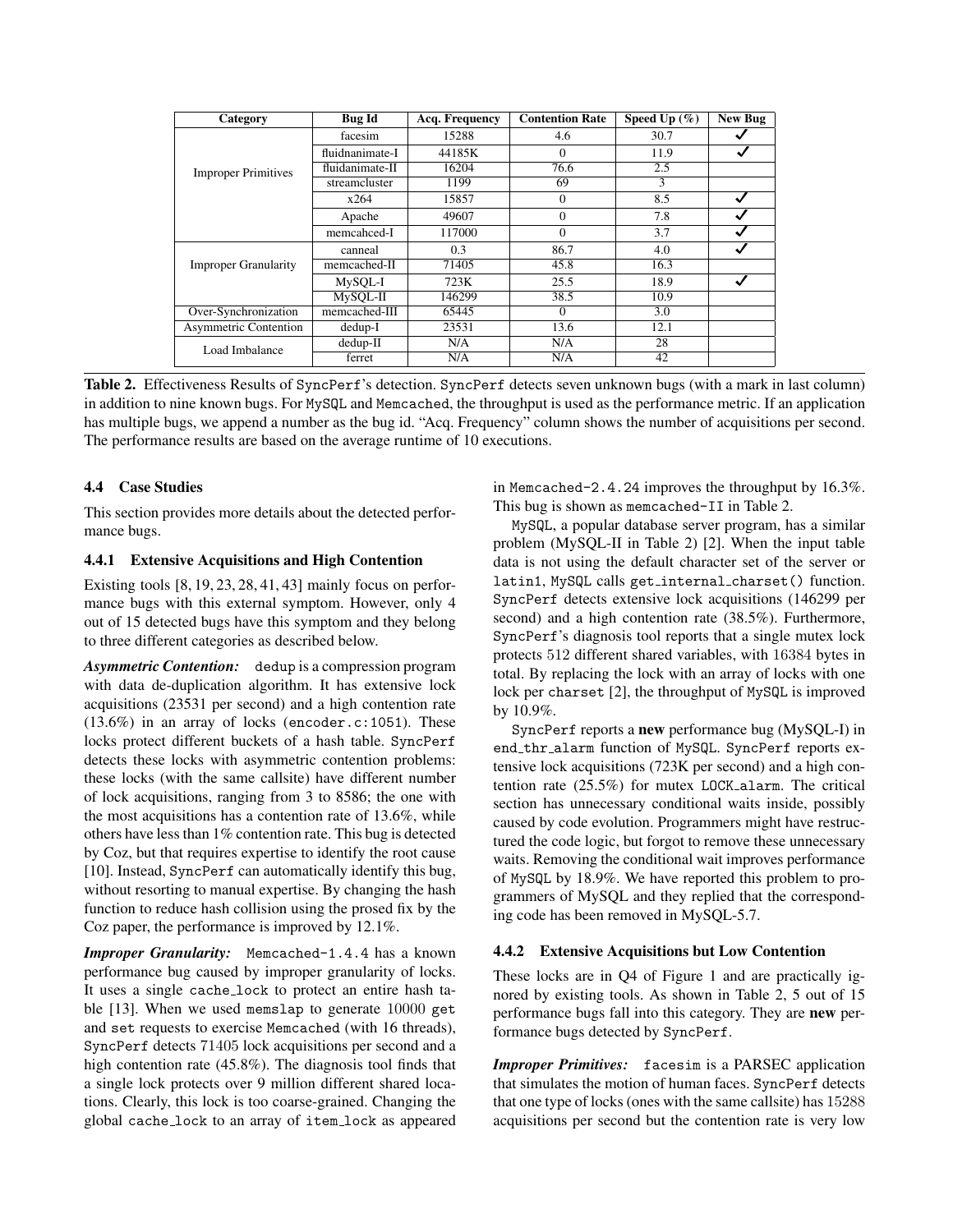```
mutes = new <code>phread_mutes_t * [numCells];</code>int cache_item_count = CACHE_SIZE
     \frac{1}{s} / size of (pthread _spinlock _t);
+ locks = new pthread_spinlock_t *[numCells];
   ......
   ......
  if ( border [index ]) {
         pthread_mutex_lock(&mutex [index ][j]);
+ pthread_spin_lock(&locks[index][j]);
          cell.density[j] += tc;pthread_mutex_unlock(&mutex[index][j]);<br>+    pthread_spin_unlock(&locks[index][i]);
          pthread_spin_unlock(&locks[index][j]);
```
Figure 8. Fix for fluidanimate-I.

(4.6%). We replaced mutex locks and conditional variables with atomic instructions, and that improved the performance by 31%. A code snippet of fix is shown in Figure 7.

fluidanimate simulates fluid dynamics for the animation purpose in PARSEC. This application uses a twodimensional array of mutex locks to synchronize concurrent updates of grid data. There are 92K distinct locks, with around 40M acquisitions per second. However, contention rate is almost 0%. In this application, each individual lock has only few thousand acquisitions, but one callsite has a combined acquisitions of 400M. SyncPerf detects this bug (fluidanimate-I in Table 2) by integrating the data from the same callsites (our second observation). Existing tools lack this ability and cannot find this problem. Manual inspection of the code shows that each critical section has less than 2 instructions. Therefore, we replaced these locks with pthread spin lock (Figure 8) and (in some cases) atomic instructions. The fix improved the performance by 11.9%.

x264 is an application of PARSEC for video encoding. SyncPerf detects extensive lock acquisitions (15857 times per second), but with almost 0% contention rate. The diagnosis tool further shows that one critical section has less than 3 instructions. By replacing the existing code with atomic instructions (less than 5 lines of code change), 8.5% performance improvement is achieved.

SyncPerf reports a new performance bug in Apache. It detects that g\_timer\_skiplist\_mtx mutex in event.c-:1592 has a high acquisition frequency (49607 per second) with almost 0% contention rate. Replacing pthreadmutex lock with pthread spinlock results a 7.8% performance improvement.

The memcached-I bug in Table 2 also has extensive lock acquisitions but almost no contention. SyncPerf's diagnosis tool identifies that there are only (on average) 2.7 instructions for every critical section. Thus, it is easy to fix this bug by replacing pthread mutex lock with pthread spinlock. By doing so, the performance is improved by 3.7%.

*Over-Synchronization:* The memcached-III bug in Table 2 has 65445 lock acquisitions per second and contention rate is almost 0%. This is a known over-synchronization bug [10]. In this application, item\_remove function uses

pthread\_mutex\_lock( $&$  seed\_lock);  $\text{rrng} = \text{new} \text{ MTRand} (\text{seed} + 1);$ <br>+  $\text{int } x = \text{seed} + 1;$ int  $x = seed++;$  $pthread_mutes\_unlock$  ( $\&seed\_lock$ );  $\text{rrng}$  = new MTRand(x);

Figure 9. Fix for canneal.

item lock to synchronize the removal operations. However, removal operations eventually execute an atomic instruction to decrement a reference count. By eliminating this unnecessary lock as suggested by prior work [10], we improved performance of this program by 3.0%.

## 4.4.3 Few Lock Acquisitions but High Contention

Usually, it is assumed that few lock acquisitions will not cause any performance problem. But this is not always true especially when contention causes threads to wait for a long time.

*Improper Granularity:* SyncPerf finds such a problem in *canneal*, which simulates a cache-aware simulated annealing algorithm to optimize the routing cost of a chip design. canneal acquires seed lock only 15 times, one for each thread, but lock contention rate is 86%. Also, the total waiting time for this lock is around 0.5 seconds. As shown in Section 4.2, the root cause of this bug is not very obvious. The diagnosis tool further discovers that there are 46979 instructions accessing memory inside the critical sections, but only 28 instructions access the shared variable. By moving random number generator out of the critical section, the fix as shown in Figure 9 reduces the total execution time by around 2 seconds (from 51 seconds), and improves the performance of canneal around 4%. We are not very clear why reorganizing a critical section with 0.5 second waiting time can reduce the total execution time by around 2 seconds.

#### 4.4.4 Extensive Try-lock Failures

As described in Section 2, too many try-lock failures indicate that a synchronization method combining mutex locks with conditional variables can be useful to improve the performance.

*Improper Primitives:* Both fluidanimate and streamcluster have this type of problems. For fluidanimate-II bug of Table 2, SyncPerf detects a high try-lock failure rate (76.6%) and 16204 lock acquisitions per second, locating at line 153 of pthreads.cpp. PARSEC implements a custom barrier by doing a busy wait with a try-lock. By replacing try-lock based custom barrier implementation with the pthread's barrier, the performance of this program improves around 2.5%. streamcluster uses the same custom barrier as that of fluidanimate. We did not observe any performance improvement by replacing the custom barrier with pthread's barrier. However, by modifying the custom barrier implementation with atomic instructions, we improved performance by 3%.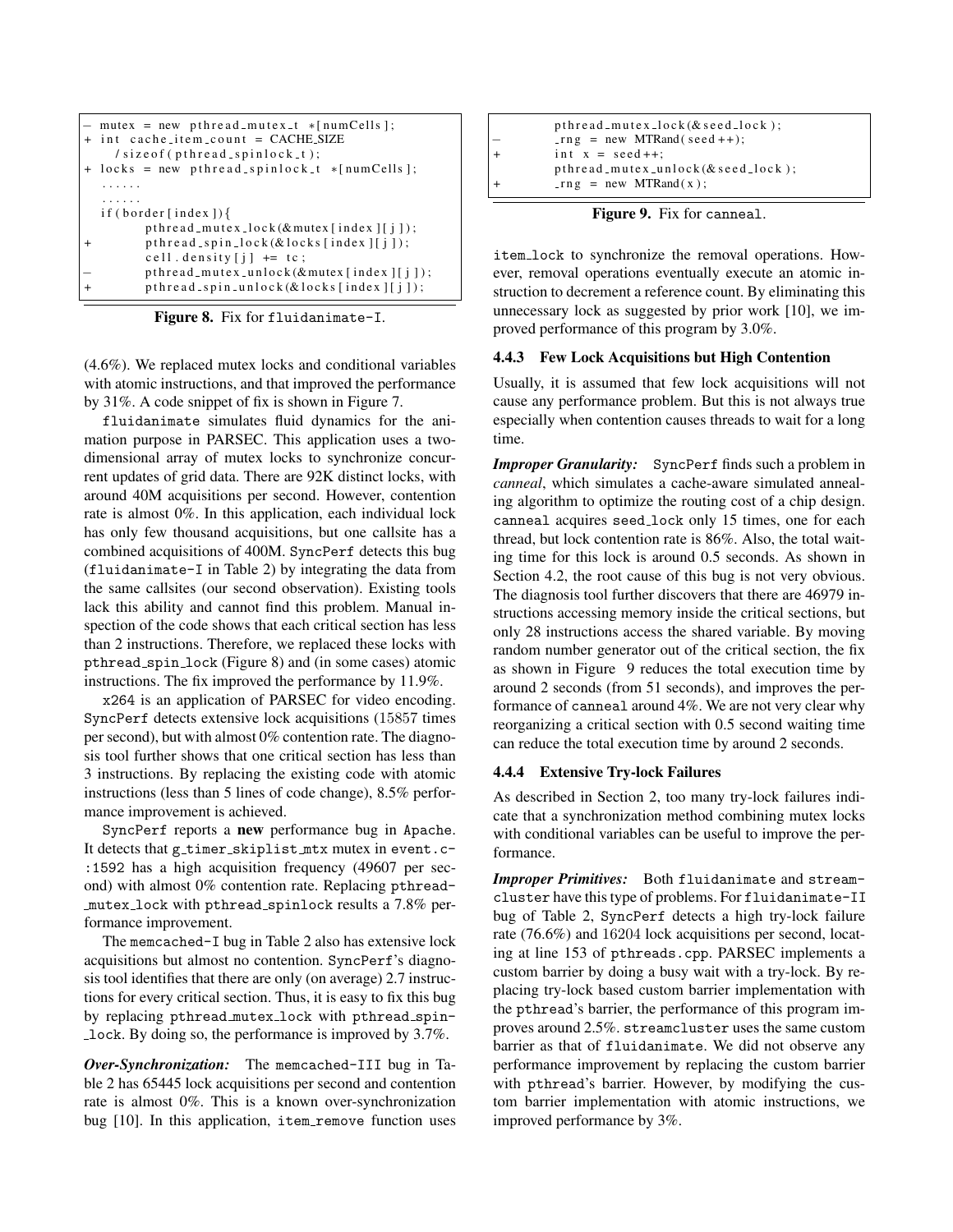```
 static void waitForTasks ( void ) {
+ s t a t i c void waitForTasks ( unsigned long seqnum ) {
      TRACE;
 #ifdef ENABLE_PTHREADS
    pthread_mutex_lock(\&(sync.lock));;
     sync . threadCount ++;
    if ( sync.threadCount == numThreads)
    thread_cond_broadcast(& sync.tasksDone);;
pthread_cond_wait (& sync . t as kA v ail , & sync . lock ); pthread_mutex_unlock (& sync . lock ); ;<br>+ if (__atomic_add_fetch (& sync . thread Count , 1, __ATOMIC_RELAXED) == numThreads) {
+ if (__atomic_add_fetch(& sync . threadCount , 1, __ATOMIC_RELAXED) == numThreads) {<br>- __atomic_store_n(& sync . are Tasks Done , 1, __ATOMIC_RELAXED);
          - atomic _store _n (& sync . areTasksDone , 1, __ATOMIC_RELAXED);
+ }
       // Progress only when the sequence number is sufficient
+ while (__atomic_load_n (& sync . seqnum, __ATOMIC_RELAXED) != seqnum) { ; }
```
Figure 7. Fix for facesim.

#### 4.4.5 Disproportionate Waiting/Computation

SyncPerf detects known load imbalance problems in two applications of PARSEC – dedup and ferret [10, 33]. For the load imbalance problems, SyncPerf also suggests an optimal task assignment to fix the problem, which is not possible in existing tools.

ferret searches images for similarity. ferret has four different stages that perform image segmentation, feature extraction, indexing, and ranking separately. By default, ferret creates the same number of threads for different stages. SyncPerf detects that different types of threads have a completely different waiting time, such as 4754*ms*, 5666*ms*, 4831*ms*, and 34*ms* respectively. This clearly indicates that some stages may not have enough threads and others may have too many threads. SyncPerf predicts the best assignment to be (1-0.2-2.5-12.2). Thus either (1-1-3-11) or (1-1-2-12) can be an optimal distribution. We experimented with all possible assignments and found the best assignment to be (1-1-3-11). Using the suggested task assignment (1-1- 3-11) improves the performance of ferret by 42%.

dedup creates the same number of threads for finegrained fragmentation, hash computation, and compression stage. SyncPerf detects that the average waiting time of different groups of threads are 1175*ms*, 0*ms*, and 1750*ms* respectively (shown as dedup-II in Table 3). The average execution time of these groups of threads are 3723*ms*, 1884*ms*, and 12836*ms*. Thus, the big difference between different groups of threads clearly indicates a load imbalance problem. SyncPerf predicts the best assignment to be (2.4-1.2-8.4). Thus, the assignment (2-1-9) or (3-1-8) or (2-2-8) could be the best assignment. The actual best assignment is (1-1-10), with 28% performance improvement. SyncPerf predicts the one just close to the best one, with 25% performance improvement.

#### 4.4.6 Scalability of Fixes

Changing mutex locks to atomic sections may compromise the scalability of applications. To confirm whether the fixes are scalable or not, we ran our experiments with 16 threads and 32 threads on the machine with 16 cores. Figure 10 shows results for every bug fix, except two programs with load imbalance problems. Overall, our fixing strategies boost the performance for every bug, even with twice as many threads. However, it is worth noting that these fixes, especially the one that replaces mutex locks with spin locks, may experience some scalability problem when the number of threads are much larger than the number of cores, such as more than 4 times. This is due to the fact that spinning may waste CPU cycles unnecessarily.



Figure 10. Scalability of fixes.

## 4.5 Performance Overhead

#### 4.5.1 Detection Tool

The performance overhead of SyncPerf's detection tool is shown in Figure 11, with 16 threads in total. We ran every program 10 times and showed the average runtime in this figure. The execution time of these applications are normalized to that of using the pthread library. Higher bars indicate larger performance overhead. The deviation bars are not recognizable in the figure since the deviation of results is less than 0.1%. On average, SyncPerf introduces only 2.3% performance overhead. To the best of our knowledge, SyncPerf has the lowest overhead among similar tools, which is even faster than a tool with some sampling mechanism [41]. Except for two applications, fluidanimate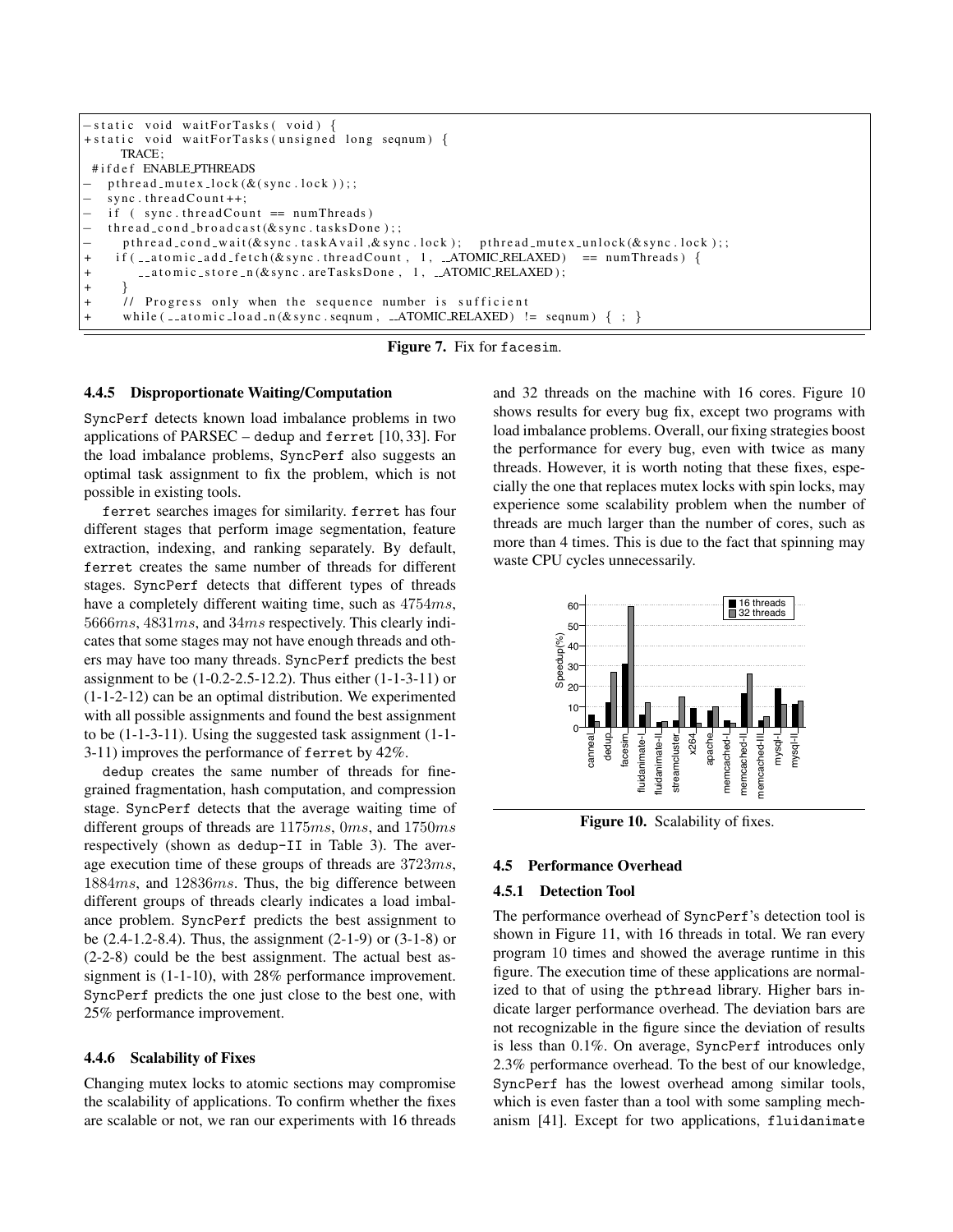and dedup, SyncPerf's detection tool introduces less than 6% performance overhead. SyncPerf introduces a slightly higher performance overhead when the number of lock acquisitions per second is large and/or memory consumption is high. As shown in Table 3, fluidanimate is an extreme case with 92K distinct locks and more than 1,700M lock acquisitions in 40 seconds. SyncPerf only adds 19% overhead even for this application. Dedup introduces around 6.7% overhead because it has 62K lock acquisitions per second.



Figure 11. The normalized performance of SyncPerf.

## 4.5.2 Diagnosis Tool

Not all applications require the diagnosis tool. Sometimes it is fairly easy for programmers to recognize memory accesses inside critical sections. Programmers may use the diagnosis tool to obtain detailed memory accesses inside critical sections, when the critical sections are hard to be analyzed manually. In our experiments, we ran the diagnosis tool only for four applications - fluidanimate, canneal, Memcached, and MySQL. Among them, the highest overhead is 11.7  $\times$  for fluidanimate. Other applications such as MySQL, memcached, and canneal introduce  $9.9 \times$ ,  $8.7 \times$  and  $3.5\times$  overhead respectively. However, the overhead is significantly less than the existing work that uses Pin [43] (which can be up to  $100 \times$  slower). SyncPerf avoids the excessive performance overhead by only checking accesses of the specified critical sections.

#### 4.6 Memory Overhead

The physical memory overhead of SyncPerf's detection tool is listed in the last column of Table 3. We use the maximum physical memory consumption for the comparison, which is obtained through /proc/self/smaps file. We periodically collected this file and computed the the sum of proportional set size (PSS).

Table 3 shows that the memory overhead of SyncPerf varies from 1% to 215%. SyncPerf imposes some startup overhead for all applications, thus applications with small memory footprint tends to have a larger percentage of memory overhead, such as swaptions. We also notice that an application with more distinct locks has more memory overhead. However, SyncPerf only requires 36% more memory than that of pthread for all applications, which is acceptable as a tool.

## 5. Limitations and Future Work

SyncPerf has some limitations:

*First,* SyncPerf cannot identify performance bugs due to ad hoc synchronizations [42], atomic instructions or transactional memory [20]. Currently, it only focuses on performance problems related to explicit synchronization primitives. More specifically, the current implementation only supports POSIX APIs related to synchronizations, and is only verified on the Linux. However, the same idea can be easily applied to other threading libraries.

*Second,* SyncPerf cannot check contention of internal locks inside the glibc library. This can be fixed if the implementation is embedded inside the glibc library.

*Finally,* when there is no frame pointer inside a program's binary, SyncPerf may need to use backtrace to acquire callsite information or the program may requires the recompilation. The first method may incur more overhead for its detection tool.

In future, we would like to extend our tools to overcome some of these limitations. In addition, we would like to include a graphical interface so that some visual representation of results can be provided.

# 6. Related Work

*Lock Contention Detectors:* Thread Profiler [5] shows computation time, overhead, and blocking time along the critical path. Thus, programmers can focus on highly contented locks. IBM lock analyzer [24], HPROF [35], and JProfiler [17] report the acquisition and contention information for monitors/locks, and time spent on distinct locks. Lockmeter [6] records the overall statistics of each spin lock in Linux kernel, while ignoring other locks. Solaris performance analyzer shows time spent in locks (both asleep and spinning in user mode) and counts lock acquisitions and different kinds of sleep/wake transitions [36]. Although we can use such profilers to collect synchronization related information, we will not be able to detect all the problems without the insights of this paper. Moreover, SyncPerf detection tool can detect some of the problems automatically, without requiring manual expertise. Last but not least, SyncPerf contributes with an additional tool to help diagnose some specific type of performance issues. Zheng et al. [44] replay traces to identify lock contentions and calculate potential improvement that can be achieved by reducing the contentions. HaLock [21] utilizes a hardware memory tracing tool to store profiling data, in order to avoid memory interference with the applications. SyncPerf achieves better performance without any special hardware support, and detects more problems, not just lock contention. Tallen et al. [41] attributes lock contention to the holders of locks. However,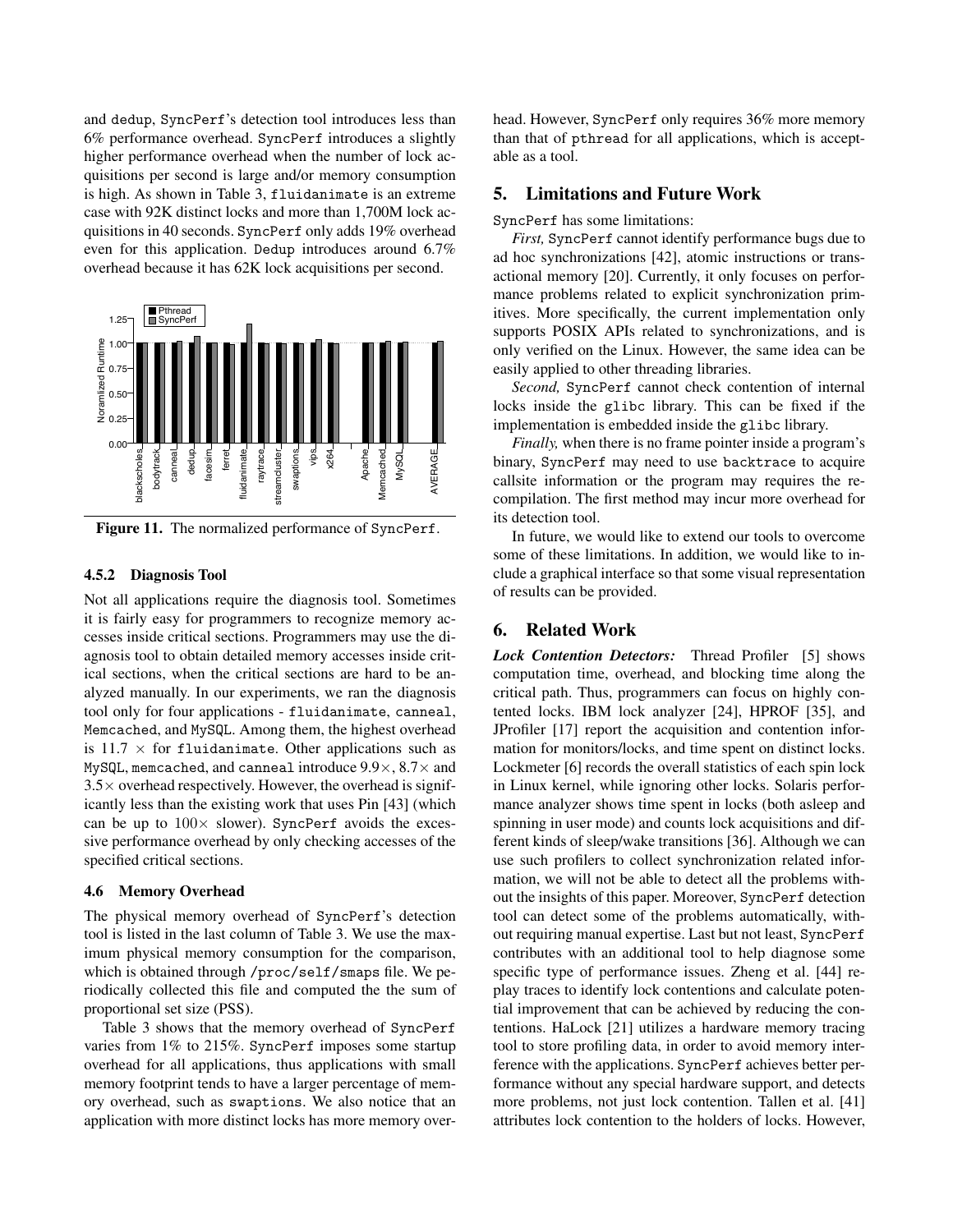| Application   | LOC     | Runtime  | <b>Distinct Locks</b> | <b>Total Acqs</b> | Contentions | Cond waits | Original Memory | SyncPerf Memory |
|---------------|---------|----------|-----------------------|-------------------|-------------|------------|-----------------|-----------------|
|               | (# )    | (Second) | (# )                  | (# )              | (# )        | (# )       | (MB)            | (MB)            |
| blackscholes  | 374     | 43       |                       |                   | $\Omega$    | $\Omega$   | 610             | $619(1.4\%)$    |
| bodytrack     | 7773    | 26       |                       | 1858971           | 7435        | 34236      | 30              | 74 (147%)       |
| canneal       | 2812    | 51       |                       | 15                | 12          | o          | 941             | 981 (4%)        |
| dedup         | 23565   | 16       | 2199                  | 999467            | 60217       |            | 1616            | 1873 (16%)      |
| facesim       | 34187   | 68       | 17                    | 5035705           | 49604       | 1070249    | 326             | 364 (12%)       |
| ferret        | 25758   |          |                       | 2594              | 4           | 1146       | 68              | 111(63%)        |
| fluidanimate  | 2800    | 40       | 92396                 | 1723580805        | 255053      | 35251      | 408             | 1064 (161%)     |
| raytrace      | 13751   | 107      | 16                    | 9431              | 480         | 3215       | 1077            | 1127(4%)        |
| streamcluster | 3239    | 58       |                       | 8088948           | 5557955     | 21251      | 108             | 278 (158%)      |
| swaptions     | 1099    | 30       |                       |                   | $\Omega$    |            |                 | 16(115%)        |
| vips          | 105260  | 18       |                       | 2921              | 483         |            | 44              | 45 $(2%)$       |
| x264          | 33024   | 29       | 35                    | 202776            |             | 8236       | 481             | 1518 (215%)     |
| Apache        | 253340  | 6        | 9707                  | 56274             | 36          | 9685       | 50              | 71(42%)         |
| Memcached     | 10925   | 8        | 21                    | 490000            | 78719       |            | 67              | 150 (125%)      |
| MySQL         | 1606855 |          | 157                   | 101280            | 3164        | 0          | 961             | 971 (1%)        |

Table 3. Characteristics of the evaluated applications.

SyncPerf achieves similar or even lower overhead without any sampling. Most importantly, unlike SyncPerf, their tool does not consider Q1 & Q4 locks and load imbalance among threads. Liu et al. [28] extends the blame shifting technique to OpenMP programs and reduces its memory overhead. Lock Visualizer [37] shows all call stacks responsible for synchronization issue in the current visible time range, sorted by cumulative time spent inside. This technique pinpoints synchronization with the highest contention. David et al. [18] defines Critical Section Pressure as the ratio of lock acquiring time and thread running time and finds performance problems related to locks. SyncProf [43] utilizes Pin to detect, localize, and optimize the synchronization performance problems. Like other works, it focuses only on highly contended locks and ignores Q1 & Q4 locks. It uses a graph representation to determine performance impact of individual critical sections. It proposes only three possible fixes whereas as shown in Table 1, SyncPerf proposes a taxonomy of a number of fixes. Finally, due to a large runtime overhead (up to  $100\times$ ), SyncProf cannot be used in production environments.

Critical Thread Detectors: Chen et al. [8] quantitatively evaluates the impact of critical sections on the critical path of an application. Thus, they are able to identify locks most likely to have an impact on performance. DuBois et al. [15] propose to detect critical threads by proposing a new metric. The metric is calculated using some custom hardware support. They propose to improve performance of the critical thread using frequency scaling.

Load Imbalance Detectors: Tallent et al. [40] propose a postmortem load imbalance analysis technique to interpret call path profiles collected during runtime. The analysis may locate code regions responsible for communication wait time in SPMD programs. Resch et al. [12] compute a measure of severity of load imbalance for large-scale parallel applications. DeRose et al. [11] propose relative and absolute imbalance metrics to improve the detection ability of the previous one. Carnival measures performance for SPMD

messaging programs and infers cause-and-effect for waiting time [31]. However, these techniques cannot predict the optimal solution as SyncPerf does. Navarro et al. [33] proposes a queueing theory based analytical model to characterize the performance of pipeline parallel applications like ferret and dedup. They propose parallel stage collapsing and dynamic workstealing scheduling to solve the load imbalance problem. Suleman et al. [39] uses hill climbing algorithm to select core assignment dynamically for pipeline stages in a pipeline parallel application. SyncPerf has better efficiency than the last one. Moreover, it is also very accurate in its prediction.

General Profiling Tools: Sometimes, general profiling tools can also detect performance problems related to synchronizations. Coz [10], a state-of-the-art profiling tool for multithreaded programs, may even estimate the performance impact of a statement or a code region. However, Coz will miss problems that involve multiple statements, especially when these statements are scattered over different code regions. SyncPerf, on the other hand, will integrate information of a lock with different callsites, or different locks with the same callsite, to provide better diagnosis of problems. SyncPerf's diagnosis tool even provide helpful suggestions for fixes. Such suggestions are not provided by general profiling tools. Therefore, SyncPerf can complement any general profiling tool.

# 7. Conclusion

This paper presents a taxonomy of categories, root causes, and fixing strategies of different performance issues related to synchronization primitives. We make two intuitive but novel observations and develop two tools (based on the observations) to uncover issues and root causes of different types of synchronization performance bugs. The first tool is an extremely low overhead (2.3%, on average) detection tool that detects potential performance issues for programs employing explicit synchronizations. Unlike existing tools, SyncPerf integrates information based on callsites of locks,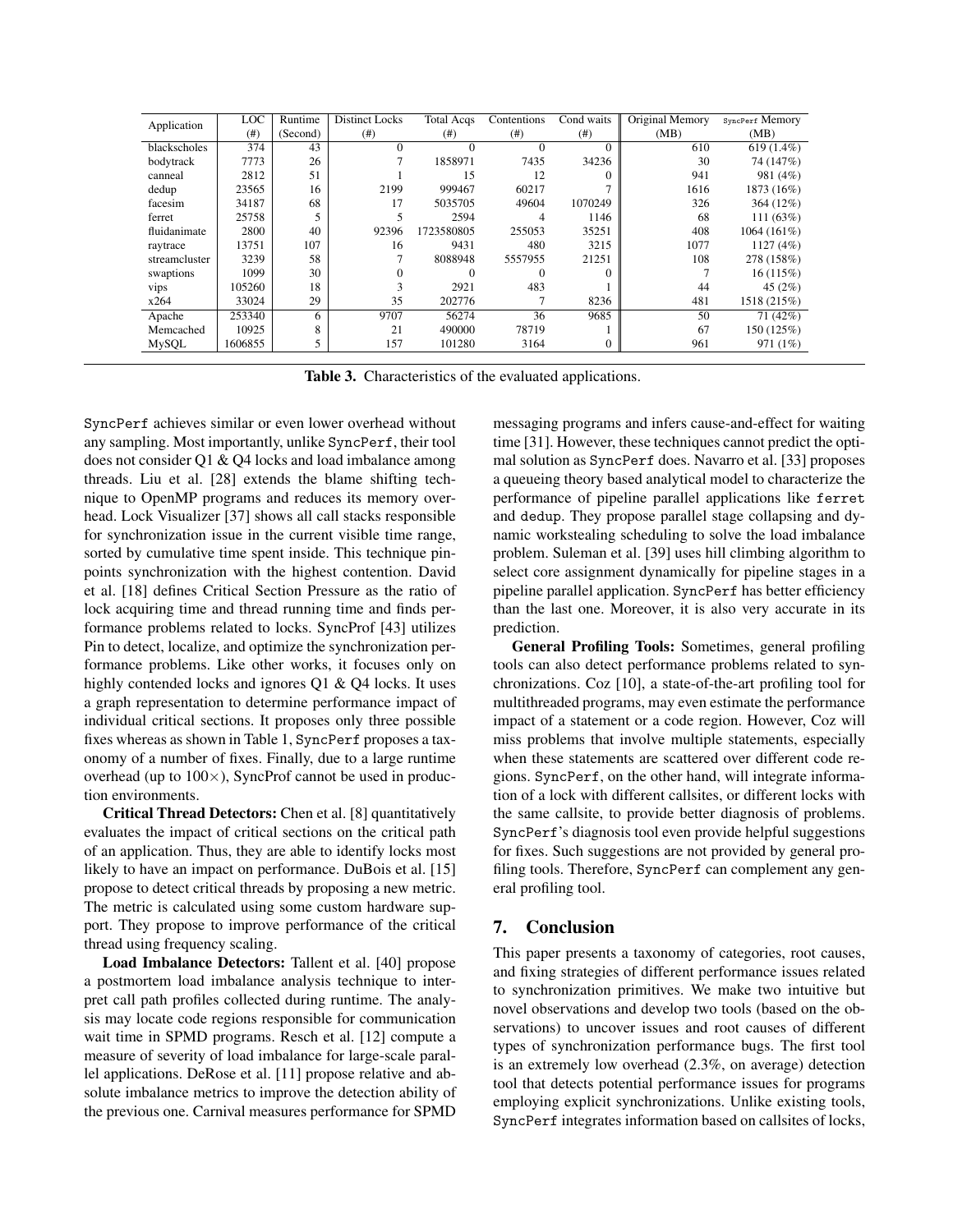lock variables, and types of threads. Such integration helps uncover many synchronization performance issues. The second tool collects detailed memory accesses inside critical sections to help programmers determine root causes of complex problems. Overall, SyncPerf finds many previously unknown but significant synchronization performance bugs in widely-used applications. Low overhead, better coverage, and effectiveness make SyncPerf an appealing tool for the production environment.

# Acknowledgements

We would like to thank our shepherd, Tim Harris. We are also thankful to Shan Lu, Charlie Curtsinger, Guoliang Jin, Harry Xu, Corey Crosser, Jinpeng Zhou, Hongyu Liu, Sam Silvestro, and anonymous reviewers for their valuable suggestions and feedbacks that helped improve this paper. The work is supported by UTSA, Google Faculty Award, and the National Science Foundation under Grants No. 1566154 and 1319983. The opinions, findings, conclusions or recommendations expressed in this paper are those of the author(s) and do not necessarily reflect the views of the National Science Foundation.

# References

- [1] T. E. Anderson. The performance of spin lock alternatives for shared-memory multiprocessors. *IEEE Trans. Parallel Distrib. Syst.*, 1(1):6–16, January 1990.
- [2] Alexander Barkov. "thr lock charset global mutex abused by innodb". https://bugs.mysql.com/bug.php?id= 42649, 2009.
- [3] Christian Bienia and Kai Li. PARSEC 2.0: A new benchmark suite for chip-multiprocessors. In *Proceedings of the 5th Annual Workshop on Modeling, Benchmarking and Simulation*, June 2009.
- [4] William J. Bolosky and Michael L. Scott. False sharing and its effect on shared memory performance. In *USENIX Systems on USENIX Experiences with Distributed and Multiprocessor Systems - Volume 4*, Sedms'93, pages 3–3, Berkeley, CA, USA, 1993. USENIX Association.
- [5] Clay P. Breshears. Using intel thread profiler for win32\* threads: Philosophy and theory. https: //software.intel.com/en-us/articles/usingintel-thread-profiler-for-win32-threadsphilosophy-and-theory, February 2011.
- [6] Ray Bryant and John Hawkes. Lockmeter: Highlyinformative instrumentation for spin locks in the linux (R) kernel. In *Proceedings of the 4th Annual Linux Showcase & Conference - Volume 4*, ALS'00, pages 17–17, Berkeley, CA, USA, 2000. USENIX Association.
- [7] Mark Callaghan. "fast mutexes in mysql 5.1 have mutex contention when calling random()". https://bugs.mysql. com/bug.php?id=38941, 2008.
- [8] Guancheng Chen and Per Stenstrom. Critical lock analysis: Diagnosing critical section bottlenecks in multithreaded ap-

plications. In *Proceedings of the International Conference on High Performance Computing, Networking, Storage and Analysis*, SC '12, pages 71:1–71:11, Los Alamitos, CA, USA, 2012. IEEE Computer Society Press.

- [9] GCC community. "built-in functions for memory model aware atomic operations". https://gcc.gnu.org/ onlinedocs/gcc/\_005f\_005fatomic-Builtins.html, 2015.
- [10] Charlie Curtsinger and Emery D. Berger. Coz: Finding code that counts with causal profiling. In *Proceedings of the 25th Symposium on Operating Systems Principles*, SOSP '15, pages 184–197, New York, NY, USA, 2015. ACM.
- [11] Luiz DeRose, Bill Homer, and Dean Johnson. Detecting application load imbalance on high end massively parallel systems. In Anne-Marie Kermarrec, Luc Boug, and Thierry Priol, editors, *Euro-Par 2007 Parallel Processing*, volume 4641 of *Lecture Notes in Computer Science*, pages 150–159. Springer Berlin Heidelberg, 2007.
- [12] Luiz DeRose, Bill Homer, Dean Johnson, Steve Kaufmann, and Heidi Poxon. Cray performance analysis tools. In Michael Resch, Rainer Keller, Valentin Himmler, Bettina Krammer, and Alexander Schulz, editors, *Tools for High Performance Computing*, pages 191–199. Springer Berlin Heidelberg, 2008.
- [13] David Dice, Virendra J. Marathe, and Nir Shavit. Lock cohorting: A general technique for designing numa locks. In *Proceedings of the 17th ACM SIGPLAN Symposium on Principles and Practice of Parallel Programming*, PPoPP '12, pages 247–256, New York, NY, USA, 2012. ACM.
- [14] Pedro C. Diniz and Martin C. Rinard. Lock coarsening: Eliminating lock overhead in automatically parallelized objectbased programs. *J. Parallel Distrib. Comput.*, 49(2):218–244, March 1998.
- [15] Kristof Du Bois, Stijn Eyerman, Jennifer B. Sartor, and Lieven Eeckhout. Criticality stacks: Identifying critical threads in parallel programs using synchronization behavior. In *Proceedings of the 40th Annual International Symposium on Computer Architecture*, ISCA '13, pages 511–522, New York, NY, USA, 2013. ACM.
- [16] S.J. Eggers and T.E. Jeremiassen. Eliminating false sharing. In *International Conference on Parallel Processing*, volume I, pages 377–381, August 1991.
- [17] ej-technologies GmbH. Jprofiler: The award-winning all-inone java profiler. http://www.ej-technologies.com/ products/jprofiler/overview.html.
- [18] David Florian. "continuous and efficient lock profiling for java on multicore architectures". http: //www-public.tem-tsp.eu/~thomas\_g/research/ etudiants/theses/david-phd-thesis.pdf, 2015.
- [19] Rui Gu, Guoliang Jin, Linhai Song, Linjie Zhu, and Shan Lu. What change history tells us about thread synchronization. In *Proceedings of the 2015 10th Joint Meeting on Foundations of Software Engineering*, ESEC/FSE 2015, pages 426–438, New York, NY, USA, 2015. ACM.
- [20] Maurice Herlihy and J. Eliot B. Moss. Transactional mem-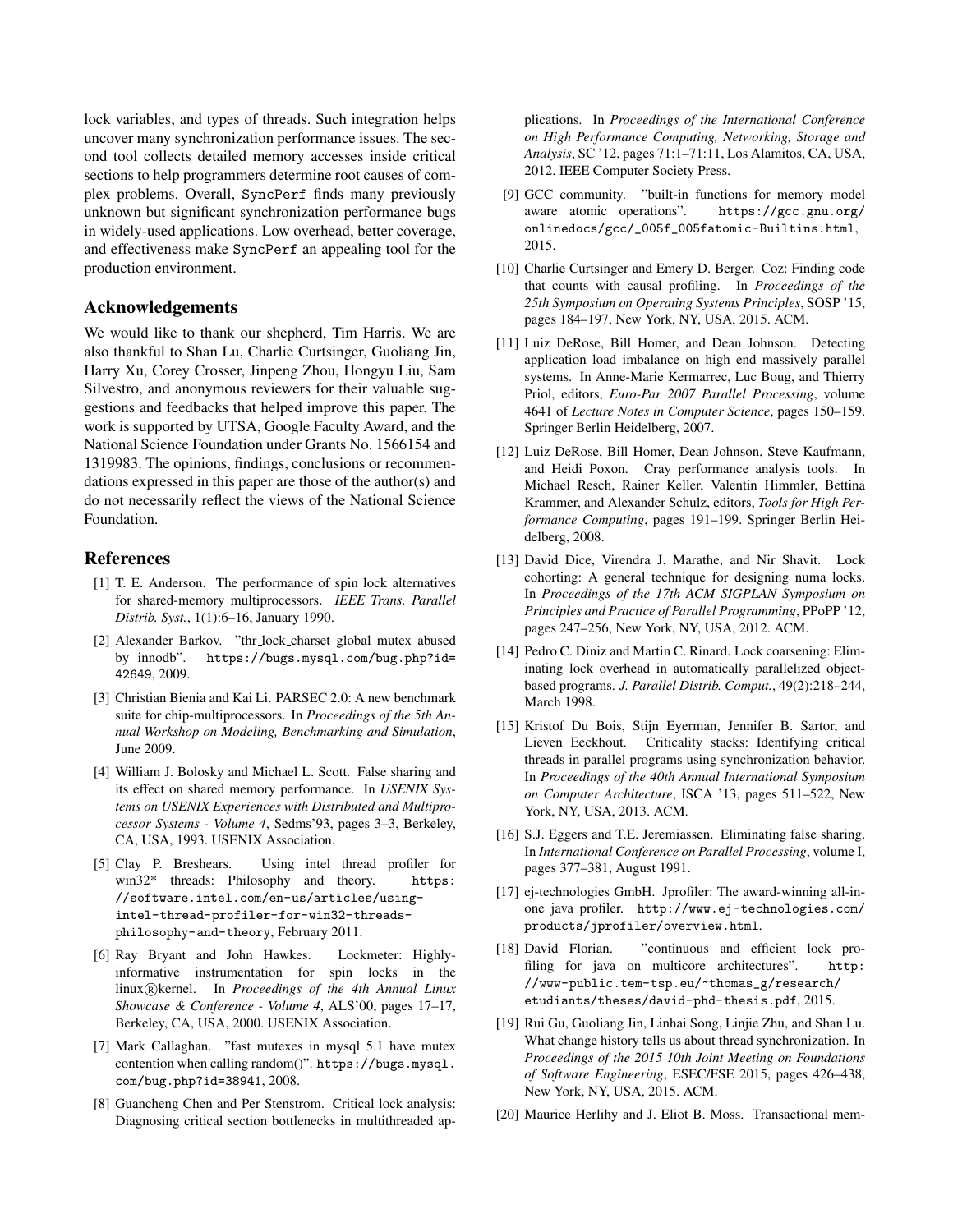ory: Architectural support for lock-free data structures. In *Proceedings of the 20th Annual International Symposium on Computer Architecture*, ISCA '93, pages 289–300, New York, NY, USA, 1993. ACM.

- [21] Yongbing Huang, Zehan Cui, Licheng Chen, Wenli Zhang, Yungang Bao, and Mingyu Chen. Halock: Hardware-assisted lock contention detection in multithreaded applications. In *Proceedings of the 21st International Conference on Parallel Architectures and Compilation Techniques*, PACT '12, pages 253–262, New York, NY, USA, 2012. ACM.
- [22] Intel. Using the rdtsc instruction for performance monitoring. https://www.ccsl.carleton.ca/~jamuir/ rdtscpm1.pdf, 1997.
- [23] Guoliang Jin, Linhai Song, Xiaoming Shi, Joel Scherpelz, and Shan Lu. Understanding and detecting real-world performance bugs. In *Proceedings of the 33rd ACM SIGPLAN Conference on Programming Language Design and Implementation*, PLDI '12, pages 77–88, New York, NY, USA, 2012. ACM.
- [24] Piotr Zalewski Jinwoo Hwang. Ibm thread and monitor dump analyze for java. https://www.ibm.com/ developerworks/community/groups/service/html/ communityview?communityUuid=2245aa39-fa5c-4475-b891-14c205f7333c.
- [25] Milind Kulkarni, Patrick Carribault, Keshav Pingali, Ganesh Ramanarayanan, Bruce Walter, Kavita Bala, and L. Paul Chew. Scheduling strategies for optimistic parallel execution of irregular programs. In *Proceedings of the Twentieth Annual Symposium on Parallelism in Algorithms and Architectures*, SPAA '08, pages 217–228, New York, NY, USA, 2008. ACM.
- [26] Ran Liu, Heng Zhang, and Haibo Chen. Scalable readmostly synchronization using passive reader-writer locks. In *Proceedings of the 2014 USENIX Conference on USENIX Annual Technical Conference*, USENIX ATC'14, pages 219– 230, Berkeley, CA, USA, 2014. USENIX Association.
- [27] Tongping Liu and Emery D. Berger. Sheriff: precise detection and automatic mitigation of false sharing. In *Proceedings of the 2011 ACM international conference on Object oriented programming systems languages and applications*, OOPSLA '11, pages 3–18, New York, NY, USA, 2011. ACM.
- [28] Xu Liu, John Mellor-Crummey, and Michael Fagan. A new approach for performance analysis of openmp programs. In *Proceedings of the 27th International ACM Conference on International Conference on Supercomputing*, ICS '13, pages 69–80, New York, NY, USA, 2013. ACM.
- [29] Chi-Keung Luk, Robert Cohn, Robert Muth, Harish Patil, Artur Klauser, Geoff Lowney, Steven Wallace, Vijay Janapa Reddi, and Kim Hazelwood. Pin: Building customized program analysis tools with dynamic instrumentation. In *Proceedings of the 2005 ACM SIGPLAN Conference on Programming Language Design and Implementation*, PLDI '05, pages 190–200, New York, NY, USA, 2005. ACM.
- [30] Mecki. "when should one use a spinlock instead of mutex?". http://stackoverflow.com/questions/5869825/ when-should-one-use-a-spinlock-instead-of-

mutex, 2011.

- [31] Wagner Meira, Jr., Thomas J. LeBlanc, and Alexandros Poulos. Waiting time analysis and performance visualization in carnival. In *Proceedings of the SIGMETRICS Symposium on Parallel and Distributed Tools*, SPDT '96, pages 1–10, New York, NY, USA, 1996. ACM.
- [32] John M. Mellor-Crummey and Michael L. Scott. Scalable reader-writer synchronization for shared-memory multiprocessors. In *Proceedings of the Third ACM SIGPLAN Symposium on Principles and Practice of Parallel Programming*, PPOPP '91, pages 106–113, New York, NY, USA, 1991. ACM.
- [33] Angeles Navarro, Rafael Asenjo, Siham Tabik, and Calin Cascaval. Analytical modeling of pipeline parallelism. In *Proceedings of the 2009 18th International Conference on Parallel Architectures and Compilation Techniques*, PACT '09, pages 281–290, Washington, DC, USA, 2009. IEEE Computer Society.
- [34] Notlikethat. "atomic operations on floats". http: //stackoverflow.com/questions/20981007/atomicoperations-on-floats, 2014.
- [35] Oracle. Hprof: A heap/cpu profiling tool. http: //docs.oracle.com/javase/7/docs/technotes/ samples/hprof.html.
- [36] Oracle. Solaris Performance Analyzer. http: //www.oracle.com/technetwork/serverstorage/solarisstudio/documentation/o11-151 perf-analyzer-brief-1405338.pdf.
- [37] James Rapp. "diagnosing lock contention with the concurrency visualizer". http://blogs.msdn. com/b/visualizeparallel/archive/2010/07/ 30/diagnosing-lock-contention-with-theconcurrency-visualizer.aspx, 2010.
- [38] Michael L. Scott. Non-blocking timeout in scalable queuebased spin locks. In *Proceedings of the Twenty-first Annual Symposium on Principles of Distributed Computing*, PODC '02, pages 31–40, New York, NY, USA, 2002. ACM.
- [39] M. Aater Suleman, Moinuddin K. Qureshi, Khubaib, and Yale N. Patt. Feedback-directed pipeline parallelism. In *Proceedings of the 19th International Conference on Parallel Architectures and Compilation Techniques*, PACT '10, pages 147–156, New York, NY, USA, 2010. ACM.
- [40] Nathan R. Tallent, Laksono Adhianto, and John M. Mellor-Crummey. Scalable identification of load imbalance in parallel executions using call path profiles. In *Proceedings of the 2010 ACM/IEEE International Conference for High Performance Computing, Networking, Storage and Analysis*, SC '10, pages 1–11, Washington, DC, USA, 2010.
- [41] Nathan R. Tallent, John M. Mellor-Crummey, and Allan Porterfield. Analyzing lock contention in multithreaded applications. In *Proceedings of the 15th ACM SIGPLAN Symposium on Principles and Practice of Parallel Programming*, PPoPP '10, pages 269–280, New York, NY, USA, 2010. ACM.
- [42] Weiwei Xiong, Soyeon Park, Jiaqi Zhang, Yuanyuan Zhou,